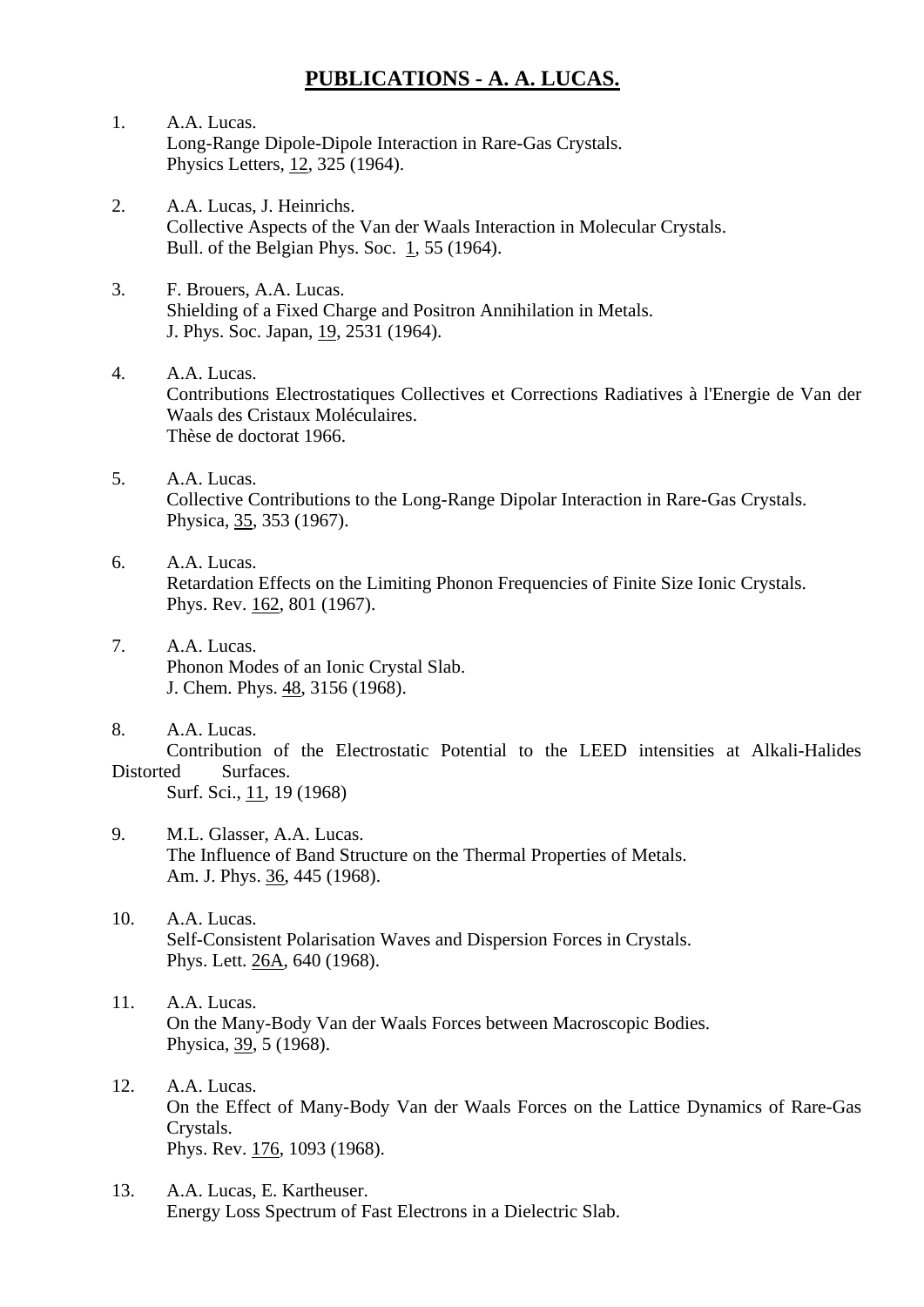Phys. Rev. B1, 3588 (1970)

- 14. A.A. Lucas, J. Schmit. Soft Ferroelectric Vibrational Modes in KDP. Proceedings of the Conference on "Optical Properties of Solids", International Center for Advanced Studies, Chania, Greece (1969).
- 15. A.A. Lucas, E. Kartheuser, R. Badro. Quantum Theory of Electron-Optical Phonon Interaction in Ionic Crystal Films. Solid State Comm. 8, 1075 (1970).
- 16. A.A. Lucas, E. Kartheuser, R. Badro. Electron-Phonon Interaction in Dielectric Films. Application to Electron Energy Loss Spectra.

Phys. Rev. B2, 2488 (1970).

- 17. J. Schmit, A.A. Lucas. On the Ion Electronic Polarisabilities in a class of non-cubic AB<sub>2</sub> Halides Crystals. J. Phys. C. Vol. 4, 746 (1971).
- 18. A.A. Lucas, M. Sunjic. Quantum Theory of Electron Energy Loss Spectra in Thin Films. Solid State Comm. 8, 1889 (1970).
- 19. M. Sunjic, A.A. Lucas. Multiple Plasmon Excitations by a Fast Electron in Thin Films. Phys. Rev. 3, 719 (1971).
- 20. E. Drauglis, C.M. Allen, A.A. Lucas. An Ordered Liquid Model of Boundary Lubrication Films, Special Discussions of the Faraday Society, No. 1 (1970)
- 21. A.A. Lucas, M. Sunjic. Fast Electron Spectroscopy of Surface Excitations. Phys. Rev. Letters, 26, 229 (1971).
- 22. A.A. Lucas. Plasmon Effects in Field Ion Emission. Phys. Rev. Letters, 26, 813 (1971).
- 23. A.A. Lucas, M. Sunjic. Fast Electron Spectroscopy of Collective Excitations in Solids. Progess in Surface Science, Vol. 2, part 2, edited by S.G. Davison, Pergamon (1971).
- 24. A.A. Lucas. Ion Energy Distributions in Field Ion Microscopy. Phys. Rev. B4, 2939 (1971).
- 25. A.A. Lucas, M. Sunjic. Excitation of Collective Modes in Electron-Solid and Ion-Solid Scattering. J. Vac. Sci. & Technology, Vol. 9, 425 (1972).
- 26. A.A. Lucas, P.H. Cutler.

 Thermal Field Emission as a Mechanism for Infra-Red Laser Light Detection in Metal Whisker Diode.

Solid State Comm. 13, 1181-1184 (1972).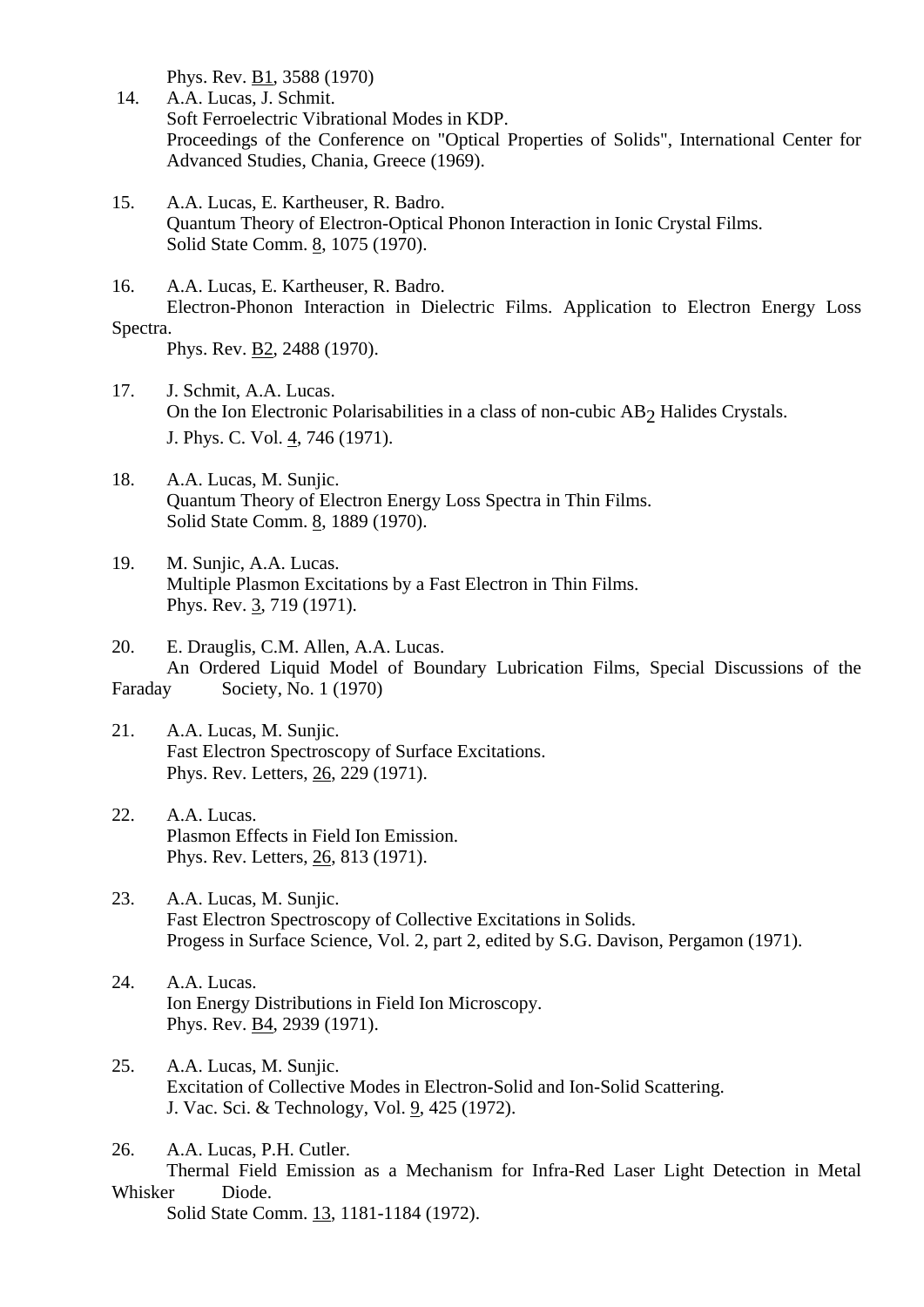- 27. M. Thomas, M. Sunjic, A.A. Lucas. Emission of Radiation by Charged Particles Reflected from Solid Surfaces. Solid State Comm. 10, 1181-1184 (1972).
- 28. A.A. Lucas, M. Sunjic. Coherent Excitation of Surface Plasmons by Charged-Particle Scattering at Metal Surfaces. Physics Letters, 38A, 413 (1972).
- 29. M. Sunjic, A.A. Lucas. Ispitivanje Tankih Slojeva Brzim Elektronima. Jugosovenski Komitet za vakuumsku tehnicku, Bilten 12, p. 193 (1971)
- 30. A.A. Lucas, M. Sunjic. Spectroscopy of Surface Collective Excitations. ICTP Proceedings, Trieste (1972).
- 31. A.A. Lucas, M. Sunjic. Dynamical Screening Effects in Ion-Metal Surface Scattering. Surface Sci., 32, 439 (1972).
- 32. J. Schmit, A.A. Lucas. Plasmon Theory of the Surface Energy of Metals. Solid State Comm. 11, 415 (1972).
- 33. J. Schmit, A.A. Lucas. Plasmon Theory of the Surface Energy of Metals. II. Transition Metals. Solid State Comm. 11, 419 (1972).
- 34. J.W. Gadzuk, A.A. Lucas. Field Emission Tails and Tunneling Lifetimes. Phys. Rev. B7, 4770 (1973).
- 35. A.A. Lucas. Dispersion Energy of Void Clusters in Irradiated Metals. Physics Letters, 41A, 375 (1972).
- 36. A.A. Lucas. Plasmon Cohesive Energy of Voids and Void Lattices in Irradiated Metals. Phys. rev. B7, 3527 (1973).
- 37. A.A. Lucas. Fundamental Processes in Particle and Photon Interactions with Surfaces. Proceedings of Sixth Eslab Symposium on Photon and Particle Interactions with Surfaces in Space, Noordwijk, 1972, D. Reidel, Dordrecht, 1973.
- 38. M. Sunjic, G. Toulouse, A.A. Lucas. Dynamical Corrections to the Image Potential. Solid State Comm. 11, 1629 (1972).
- 39. A.A. Lucas. Continuum Surface Waves and Surface Energy. Collective Phenomena, 1, 1 (1973).
- 40. A.A. Lucas. Collective Cohesion of Macroscopic Surfaces.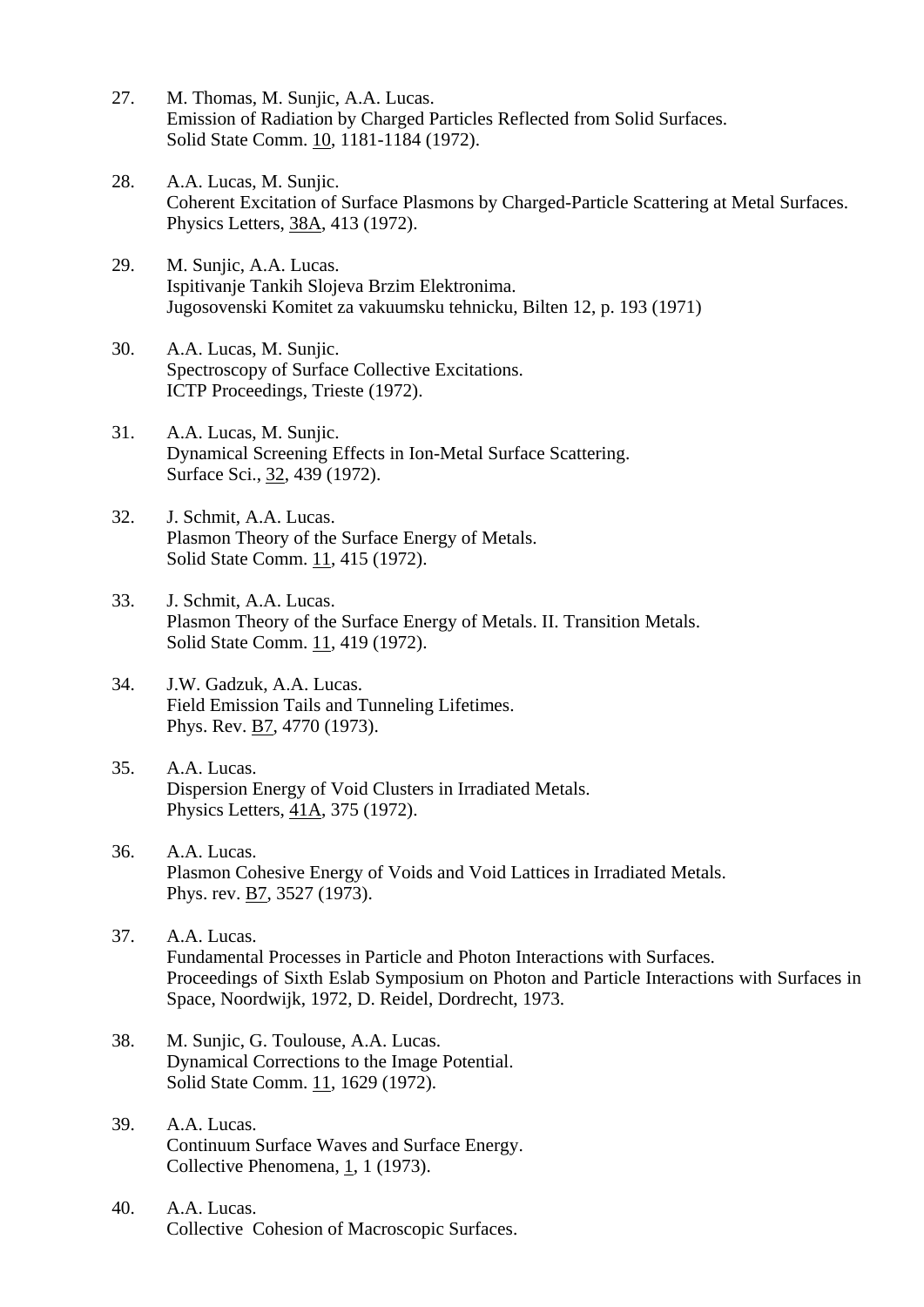Nobel Symposia-Medicine and Natural Sciences, Vol. 24, Academic Press (1973).

- 41. M. Thomas, M. Sunjic, D. Juretic, A.A. Lucas. Coherent Surface Bremmstrahlung in LEED and RHEED. Physical Rev. B, May (1974).
- 42. M. Sunjic, D. Sokcevic, A.A. Lucas. Inelastic Effects in X-Ray Photoelectron Spectroscopy. Proceedings of the Conference "Electron Spectroscopy", Namur (Avril 1974).
- 43. A.A. Lucas. Introduction to Collective Excitations in Solids, in "Elementary Excitations in Solids, Molecules and Atoms", Part A, ed. by J. Devreese, A. Kunz and T. Collins, NATO Advanced Study Institute Series, p. 65, Plenum (1974).
- 44. A.A. Lucas. Plasmon Cohesion of Metal Surfaces and Dispersion Energy of Void Clusters in Irradiated Metals, in "Polaritons", Edited by E. Burstein and F. de Martini, Pergamon, 1974.
- 45. M. Schmeits, A.A. Lucas. Physisorption by Small Solid Particles. Chemical Physics Letters, 35, 391 (1975).
- 46. A.A. Lucas, A. Ronveaux, M. Schmeits, F. Delanaye. Electromagnetic Interaction between Spherical Cavities in Solids. Physics Letters, 54A, 329 (1975).
- 47. A.A. Lucas, A. Ronveaux, M. Schmeits, F. Delanaye. Van der Waals Energy between Voids in Dielectrics. Physical Review, B12, 5372 (1975).
- 48. T.E. Sullivan, P.H. Cutler, A.A. Lucas. Thermal and Field Emission Effects of Laser Radiation on Metal Whisker Diodes. Surface Science, 54, 561 (1976).
- 49. A.A. Lucas. Sur la Tension Superficielle des Métaux. Revue des Questions Scientifiques, 147, 145 (1976).
- 50. M. Schmeits, A.A. Lucas. Physical Adsorption on Small Spherical Particles and Spherical Pores. J. Chem. Phys. 65, 2901 (1976).
- 51. M. Sunjic, A.A. Lucas. On the Phonon Contribution to the X-Ray Photoemission Linewidths in Polar Crystals Films.

Chem. Phys. letters, 42, 462 (1976).

- 52. P. Clippe, R. Evrard, A.A. Lucas. Aggregation Effect on the Infrared Adsorption Spectrum of Small Ionic Crystals. Physical Review B14, 1715 (1976).
- 53. M. Schmeits, A.A. Lucas. Physical Adsorption and Surface Plasmons. Surface Science, 64, 176 (1977).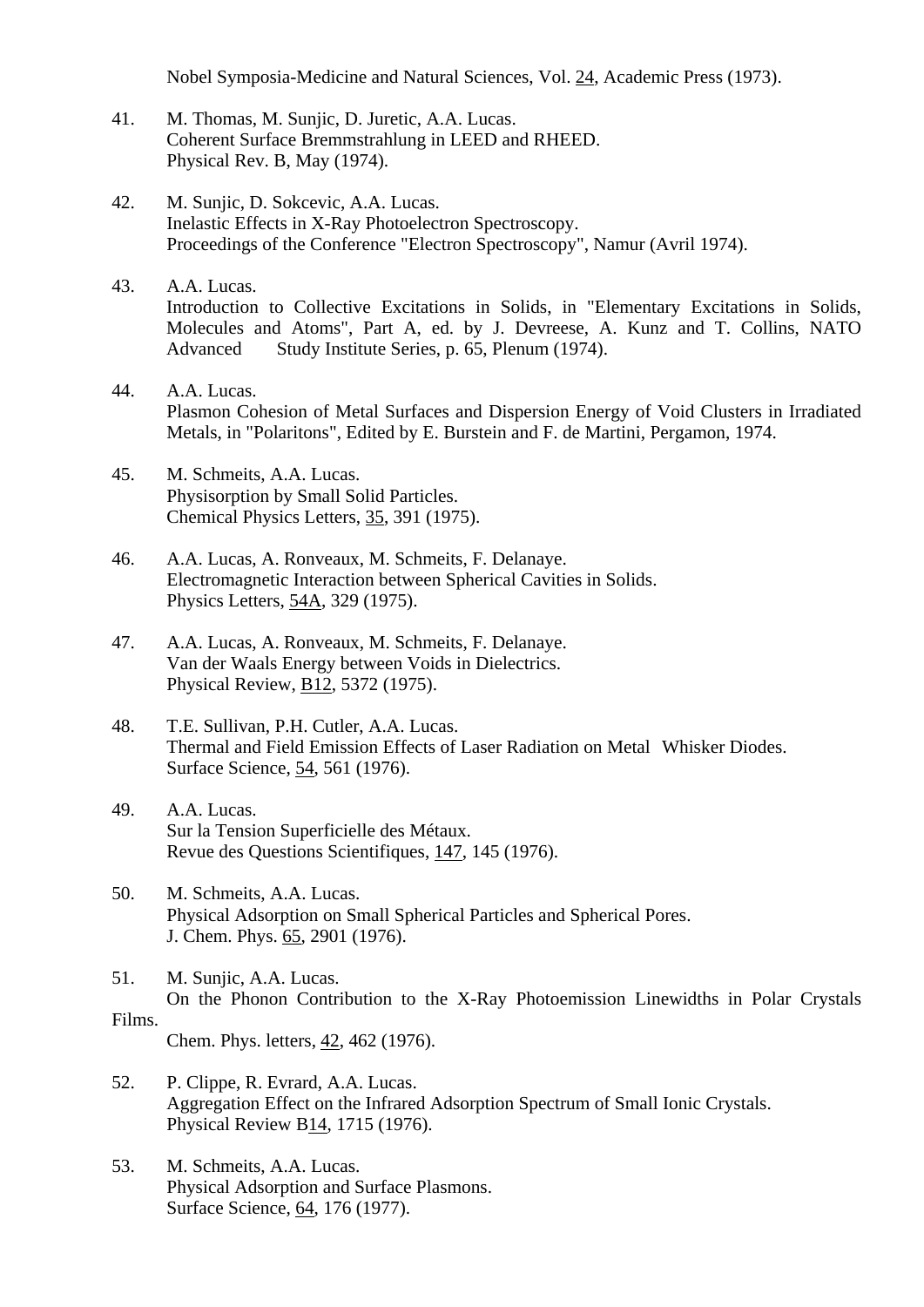- 54. R. Brako, M. Sunjic, A.A. Lucas. On the Plasmon Interpretation of the Secondary Structure in Field Ion Emission Spectra. Surface Science, 60, 262 (1976).
- 55. J. Fripiat, J.M. André, E. Derouane, A.A. Lucas. On the Stability of Polar Surface Planes of Macroscopic Ionic Crystals. Chemical Physics Letters, 21, 101 (1977).
- 56. F. Delanaye, G.D. Mahan, A.A. Lucas. Inelastic Scattering of Electrons by Vibrational Motion of Molecules Adsorbed at Metal Surfaces. Surface Science, 70, 629 (1978).
- 57. A.A. Lucas. Phénomènes de Surface. Notes de cours de la Chaire Francqui Belge, Mons (1976).
- 58. A. Ronveau, A. Moussiaux, A.A. Lucas. Interactions dans une chaîne de sphères ou de cavités alignées. Plasmons de surface et énergie de Van der Waals. Can. J. Phys. 55, 1407 (1977).
- 59. F. Delanaye, G.D. Mahan, A.A. Lucas. Image Effects on the Vibrational Motion of Carbon Monoxide Adsorbed on Metal Surfaces. Proceedings of the IIIrd International Conference on Solid Surfaces, Ed. R. Dobrozemlsky et al., Vienna, Sept. 12-16 (1977).
- 60. A. Ronveaux, A. Moussiaux, A.A. Lucas. Surface Plasmon Oscillations for Different Geometrical Shapes. Can. J. Phys. 55, 1423 (1977).
- 61. M. Ausloos, P. Clippe, A.A. Lucas. Infrared Active Modes in Large Clusters of Spheres. Phys. Rev. B18, 7176 (1978).
- 62. K. Ohtaka, A.A. Lucas. The Van der Waals Interaction Energy Between a Void and a Metal Surface. Solid State Comm. 24, 565 (1977).
- 63. A.A. Lucas, A. Moussiaux, M. Schmeits, P.H. Cutler. Geometrical asymmetry effects on tunneling properties of point contact junctions.` Communications on Physics, 2, 169-174 (1977).
- 64. T.E. Sullivan, A.A. Lucas, P.H. Cutler. Comments on Nonlinearity, Response Time and Polarity Reversal in a Thermal Field Emission Metal Whisker Diode. Appl. Phys. 14, 289-294 (1977).
- 65. T.E. Sullivan, A.A. Lucas, P.H. Cutler. The Use of Antenna Theory to Calculate the Electric Fields in a Thermal Field Emission Metal Whisker Diode. Surf. Sc. 62, n° 2 (1977).
- 66. M. Schmeits, F. Delanaye, A.A. Lucas. Collective Effects in Physical Adsorption. J. Chem. Phys. 69, 5126 (1978).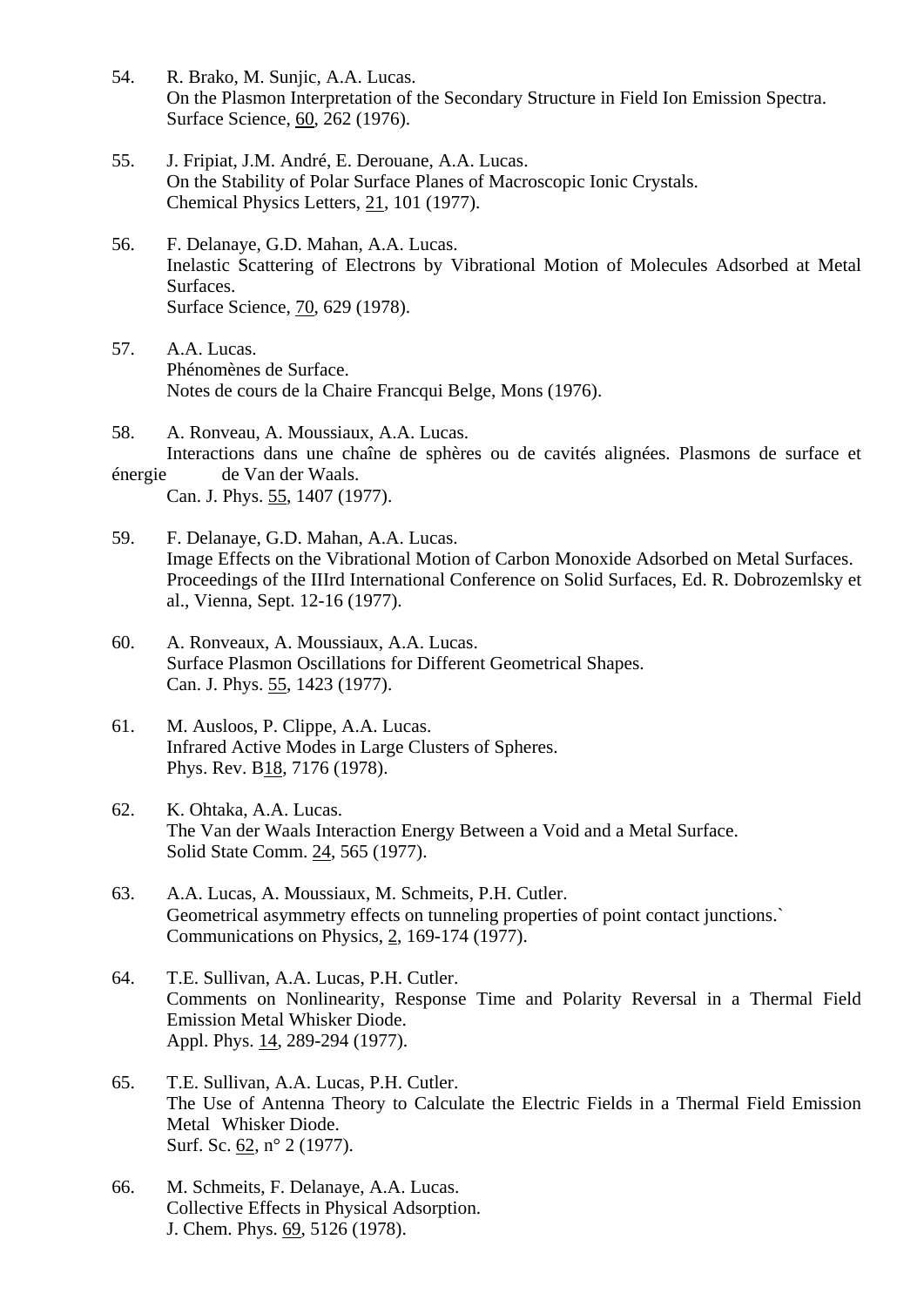- 67. F. Delanaye, M. Schmeits, A.A. Lucas. Many-Body Interactions in Physically Adsorbed Monolayers. Solid State Comm. 26, 907 (1978).
- 68. G.D. Mahan, A.A. Lucas. Collective Vibrational Modes of Adsorbed CO. J. Chem. Phys. 68, 1344 (1978).
- 69. M. Schmeits, A.A. Lucas. Plasmon-Mediated Interaction between Physically Adsorbed Atoms - Curvature Effect. Surface Science 74, 524 (1978).
- 70. K. Ohtaka, A.A. Lucas. Life-Time of an Excited Atom in a Metal Cavity. Phys. Rev. B18, 4643 (1978).
- 71. A.A. Lucas, G.D Mahan. Theory of Vibrations in Adsorbed Layers. Proc. International Conference on Vibrations in Adsorbed Layers, Jülich KFA (June 1978 extended abstract).
- 72. G. Debras, J.M. Gilles, A.A. Lucas. Observation of Overpressurized Bubbles in Helium-Irradiated Aluminium Films. Phys. Stat. Sol. (a) 51, 559 (1979).
- 73. N. Miskovsky, S. Shepherd, P.H. Cutler, T.E. Feuchtwang, A.A. Lucas. Tunneling and Rectification Behavior in Point Contact Junctions of Identical Metals. Appl. Phys. Letters, 35, 560 (1979).
- 74. A.A. Lucas. Plasmon Mechanism for the Energy Loss. Dissociation and Orientation of Fast Ions Excited by Surface-Grazing Collisions. Phys. Rev. Letters, 43, 1350 (1979).
- 75. A.A. Lucas. A self Image Excitation Mechanism for Fast Ions Scattered by Metal Surfaces at Grazing Incidence. Phys. Rev. B20, 4990 (1979).
- 76. K. Ohtaka, H. Miyazaki, A.A. Lucas. Collective Modes of Void-Surface Coupled System. Phys. Rev. 21, 467 (1980).
- 77. N.M. Miskovsky, T.E. Feuchtwang, P.H. Cutler, A.A. Lucas. Effect of Geometrical and Multiple Image Interactions on Tunneling and I-V Characteristics
- of Infrared Point-Contact Detectors. Proc. IVth Conf. on IR and NMM Waves, Miami Florida, Dec. (1979). (Extended Abstract).
- 78. N.M. Miskovsky, S.J. Sheperd, P.H. Cutler, T.E. Sullivan, A.A. Lucas. Geometry Field and Temperature Effects on Tunneling and Rectification Behaviour in Point Contact Junctions of Similar and Disimilar Metals. Application to Infrared and Optical Detectors. 26th Field Emission Symposium, Berlin (1979) (Extended Abstract).
- 79. S. Donnelly, G. Debras, J.M. Gilles, A.A. Lucas.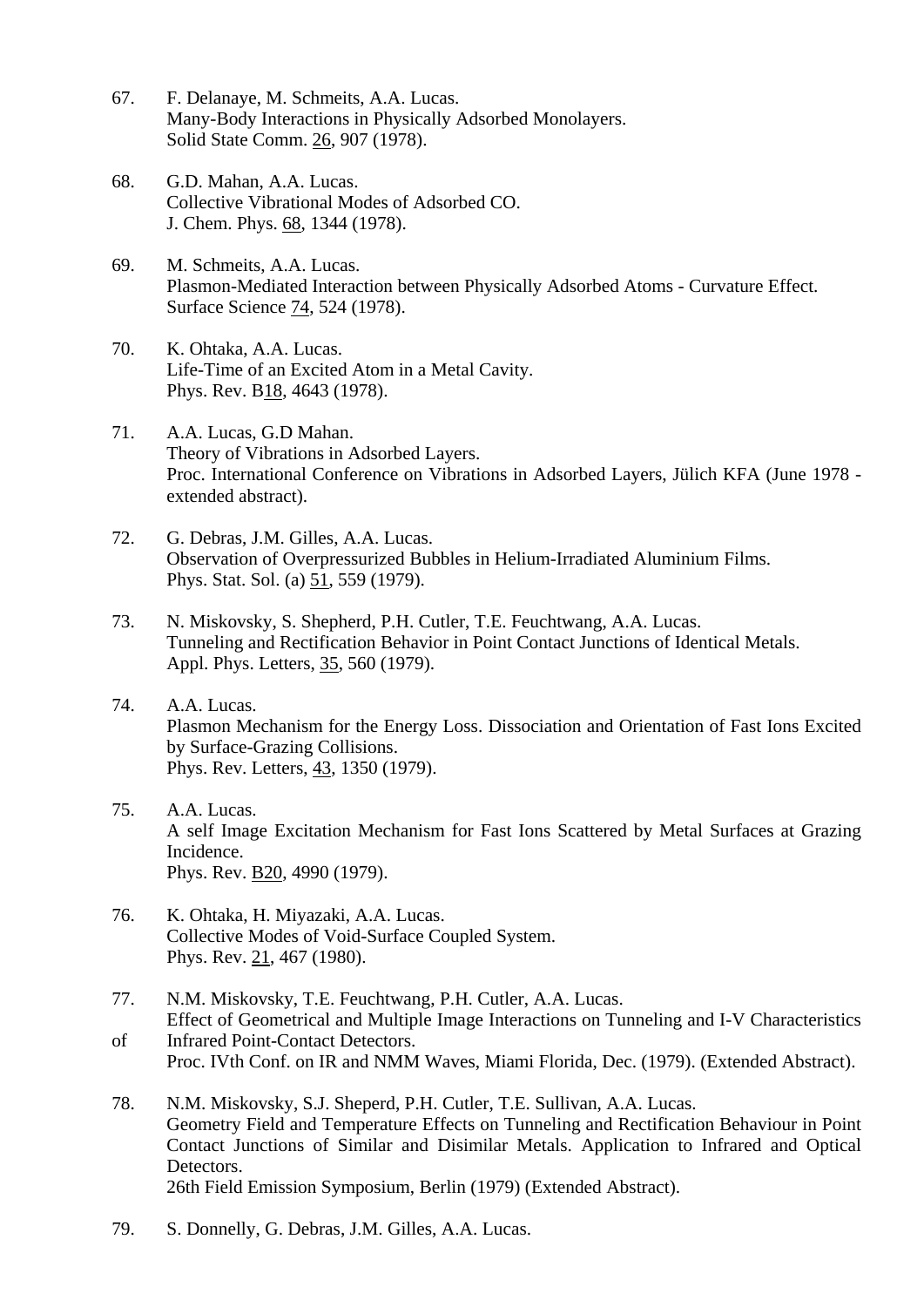The Deformation of Thin Aluminium Films under Helium Ion Bombardment. Rad. Effects Letters, 50, 57 (1980).

- 80. S. Donnelly, J. Rife, J.M. Gilles, A.A. Lucas. Optical Measurements of the Density of Helium in Small Bubbles in Aluminium Films. J. Nucl. Mat. 94 & 95, 767 (1981).
- 81. N.M. Miskovsky, P.H. Cutler, A.A. Lucas. Responsivity and I-V Characteristics of MVM and MOM Point Contact Infrared Detectors. Proc. of the Symposium on Millimeter and Submillimeter waves, Wash. DC. (August 1981) to be published.
- 82. R.F. Willis, A.A. Lucas, G.D. Mahan. Vibrational Properties of Adsorbed Molecules, in "The Chemical Physics of Solid Surfaces and Heterogeneous Catalysis", ed. by D.A. King and D.P. Woodruff, Elsevier, Amsterdam 1983, vol. 2.
- 83. J.C. Rife, S.E. Donnelly, A.A. Lucas, J.M. Gilles, J.J. Ritsko. Optical Absorption and Electron Energy Loss Spectra of Helium Microbubbles in Aluminium. Phys. Rev. Letters 46, 1220 (1981).
- 84. A.A. Lucas. Inelastic Scattering of Fast Particles by Plasmons. NATO ASI "Collective Excitations in Solids", ed. by B. Di Bartolo, NATO ASI Series, Plenum Press Vol. 88, 365 (1981).
- 85. A.A. Lucas, R. Caudano, JM. Gilles, Eds. "Vibrations at Surfaces", Plenum Press N.Y. (1980).
- 86. N.M. Miskovsky, P.H. Cutler, T.E. Feuchtwang, A.A. Lucas. A Green's Function Solution to the Image and Multiple Image Interactions for Hyperboloïdal Geometry : Application to Metallic Point-Contact Infrared Detectors. International Journal of Infrared and Millimeter Waves, Vol. 2, n°4, 739 (1981).
- 87. S. Donnelly, J. Rife, J.M. Gilles and A.A. Lucas. The Use of Ion Accelerators and Synchrotron Radiation to Study the Interaction of Helium with Metals. Trans. Am. Nuc. Soc., IEEE Trans on Nuclear Science NS 28, 1820 (1981).
- 88. A.A. Lucas and P.H. Cutler, editors. Quantum Metrology and Fundamental Physical Constants NATO advanced study institutes series. Series B, Physics, v.98, plenum, N.Y.
- 89. E. Derouane and A.A. Lucas, Editors. Electronic Structure and Reactivity of Metal Surfaces. NATO ASI, Plenum Press, series B (1976).
- 90. M. Schmeits and A.A. Lucas. Physical adsorption and surface plasmons. Prog. Surface Sc. 14, pp. 1-52, 1983.
- 91. N.M. Miskovsky, P.H. Cutler, T.E. Feuchtwang, A.A. Lucas. The multiple-image interaction and the mean-barrier approximation in MOM and MVM Tunneling junctions. Appl. Phys. A27, 1-9 (1982).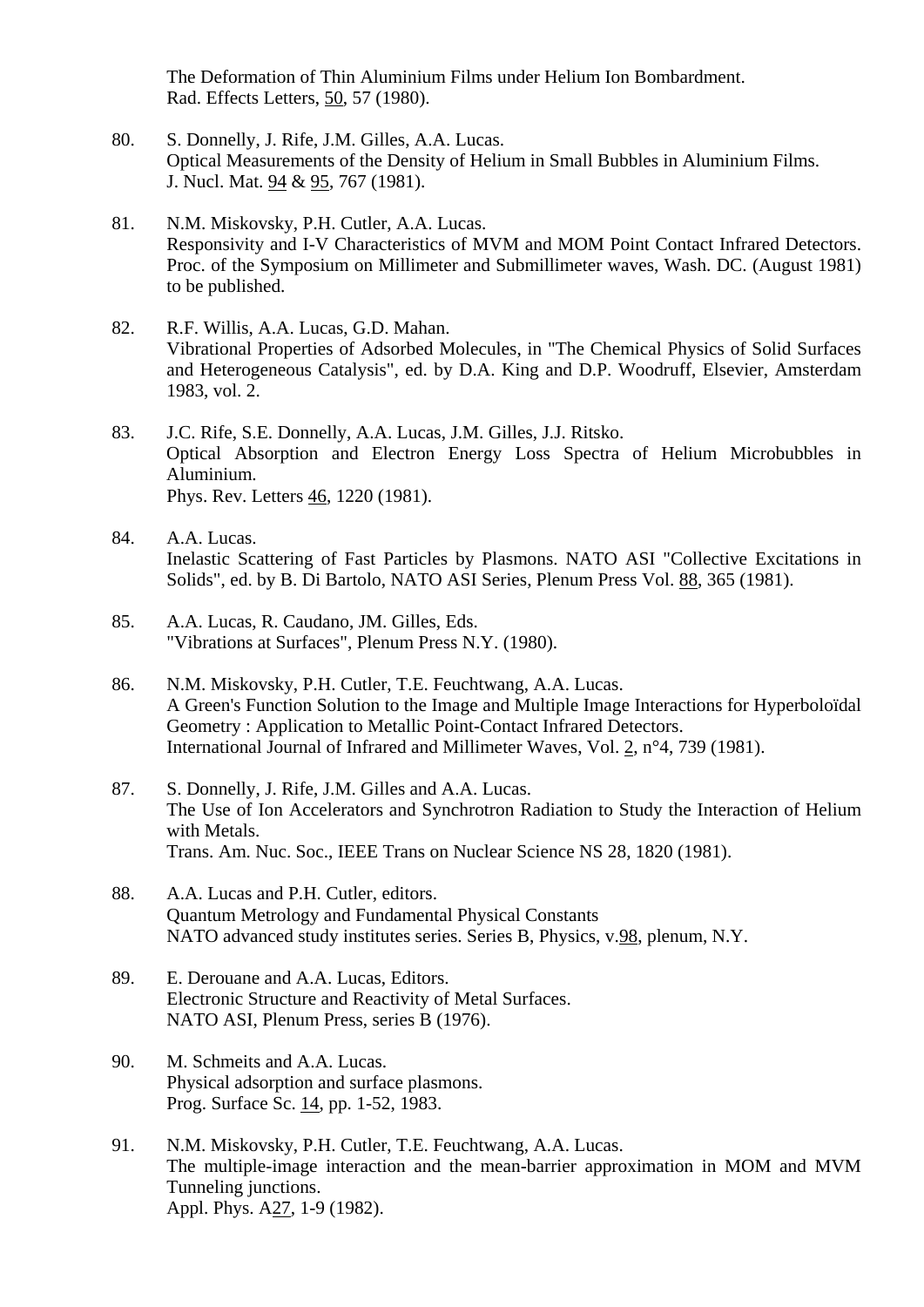- 92. A.A. Lucas, S.E. Donnelly, J.P. Vigneron et J.C. Rife. Vacuum ultraviolet spectroscopy of high-pressure helium microbubbles in metals. Surface Sci. 126, 66-79 (1983).
- 93. A.A. Lucas, J.P. Vigneron, S.E. Donnelly and J.C. Rife. Theoretical interpretation of the VUV reflectance of liquid helium and of VUV absorption spectra of helium microbubbles in aluminium. Phys. Rev. B, 28, 2485 (1983).
- 94. S.E. Donnelly, J.C. Rife and A.A. Lucas. Vacuum ultraviolet fluorescence of helium in bubbles in aluminium and tin. Appl. Phys. Lett. 43 (1), 1983.
- 95. S.E. Donnelly, H.J. Whitlow, M. Renier and A.A. Lucas. Lateral stress induced blistering of aluminium films. Journal of Nuclear Materials, 115, PP. 347-349 (1983).
- 96. S.E. Donnelly, A.A. Lucas, J.P. Vigneron and J.C. Rife. The density of helium in bubbles in implanted materials : results from VUV absorption and EELS spectroscopy. Radiation Effects, Vol. 78, pp. 337-347 (1983).
- 97. A.A. Lucas, J.P. Vigneron, S.E. Donnelly and J.C. Rife. The density of helium in bubbles in implanted materials : theoretical interpretation of VUV absorption and EELS spectroscopy. Radiation Effects, Vol. 78, 349-362 (1983).
- 98. S.E. Donnelly, A.A. Lucas, Ph. Lambin and J.P. Vigneron. A possible mechanism for electron bombardment induced loop punching in helium implanted materials. Phys. Stat. Sol. (a), 79, 543, 1983.
- 99. T.E. Feuchtwang, P.H. Cutler, N.M. Miskovsky; A.A. Lucas. Electron tunneling theory and non-linear transport in junctions and micro-structures. Quantum Metrology and Fundamental Physical Constants - NATO advanced study institutes series. Series B, Physics, vol. 98, Plenum, N.Y.
- 100. A.A. Lucas et J.P. Vigneron. Theory of electron energy loss spectroscopy from surfaces of anisotropic materials. Solid State Communications, vol. 49, n° 4, pp. 327-330, 1984.
- 101. H.Q. Nguyen, P.H. Cutler, T.E. Feuchtwang, N. Miskovsky and A.A. Lucas. An analytical solution for the WKB transmission coefficient for potential functions up to quartic order : application to tunneling in metal-vacuum-metal junctions. Surface Sc. 146, 405 (1984).
- 102. J.P. Rogers III, P.H. Cutler, T.E. Feuchtwang, N. Miskovsky and A.A. Lucas. Influence of the boundary conditions on the Fermi energy and density of states in a free electron solid of sub-micron dimensions. Surface Sci. 141, 61 (1984).
- 103. A.A. Lucas. Helium in Metals. Proceedings of the 4th General Conference of the Condensed Matter. Division of EPS. Physica 127B, 225 (1984).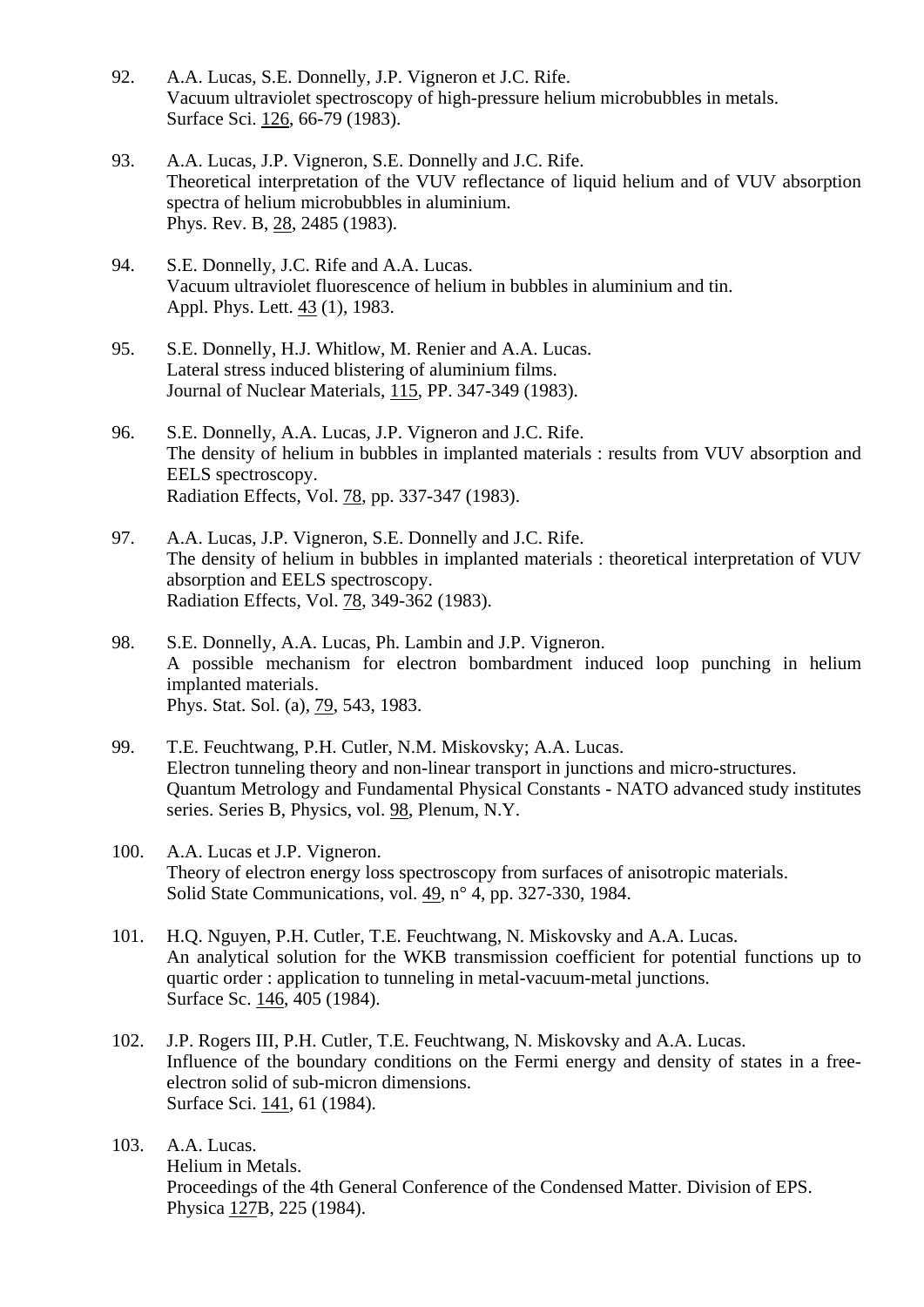- 104. J.P. Vigneron, A.A. Lucas, P.A. Thiry, M. Liehr, J.J. Pireaux and R. Caudano. High Resolution Electron Energy loss Spectra from surfaces and Interfaces of Semiconductor oxides. To be published in Proc. of the 17th Int. Conf. on the Physics of Semiconductors, Springer Verlag (1984).
- 105. A.A. Lucas, J.P. Vigneron, P.H. Cutler, T.E. Feuchtwang, R.H. Good, Jr. and Z. Huang. Potential Distribution in Metal-Vacuum-Metal Planar Barriers Containing Spherical Protrusions or Intrusions. Proceedings of the 31st F.E. Symposium, Paris (1984), Colloque C 9, suppl 12, Journal de Physique 45, C9, 1984.
- 106. H.Q. Nguyen, P.H. Cutler, T.E. Feuchtwang and N. Miskovski and A.A. Lucas. An analytical solution for the WKB transmission coefficient for potential functions up to quartic order : application to tunneling in metal-vacuum-metal junctions. Surface Science, Vol. 146, N°2/3, Nov. 1984

Prix FRANCQUI 1985.

- 107. M. Renier, A.A. Lucas, and S.E. Donnelly. A new low-energy Ion Gun for Bombardment of Cylindrical Surfaces. Vacuum, Vol 35, 12, 577-578, 1985.
- 108. P.A. Thiry, M. Liehr, J.J. Pireaux, R. Sporken, R. Caudano, J.P. Vigneron and A.A. Lucas. Vibrational Study of  $SiO<sub>2</sub>/Si$  Interface by High Resolution Electron Energy loss Spectroscopy. Published in Proc. of the 12th International Conference on the Physics and Chemistry of Semiconductor Interfaces, J. Vac. Sci. Techn. (1985).
- 109. A.A. Lucas, J.P. Vigneron, Ph. Lambin, P.A. Thiry, M. Liehr, J.J. Pireaux and R. Caudano. Electron Energy Loss Spectroscopy of Surface and Interface Phonons of Insulators, Semiconductors and Superlattices. Int. Journal. of Quant. Chemistry 2. Quantum Chem. Symposium 19, 687-705 (1986).
- 110. Ph. Lambin, J.P. Vigneron and A.A. Lucas. Theory of Electron Energy Loss Spectroscopy at the Surface of a Planar Stratified Medium. Application to semiconductor Supperlattices. Solid State comm., 54, 257 (1985).
- 111. Ph. Lambin, J.P. Vigneron and A.A. Lucas. Electron Energy Loss Spectroscopy of heterostructure materials : Theoretical Aspects and Application to Interface optical Phonons in Semi conductor Supperlattices. Phys. Rev. B, 32, 8203 (1985).
- 112. A.A. Lucas. The Quantum Hall Effect. Annales de la Soc. Scient. de Bruxelles, T 99, IV, pp 119-152 (1985).
- 113. A.A. Lucas, H.Q. Nguyen, P.H. Cutler, T.E. Feuchtwang, N. Miskovsky. Investigation of a New Numerical Method for the Exact Calculation of One-Dimensional Transmission Coefficients : Application to the Study of Limitations of the WKB Approximation. Surface Sci. 160 (1985) 331-352.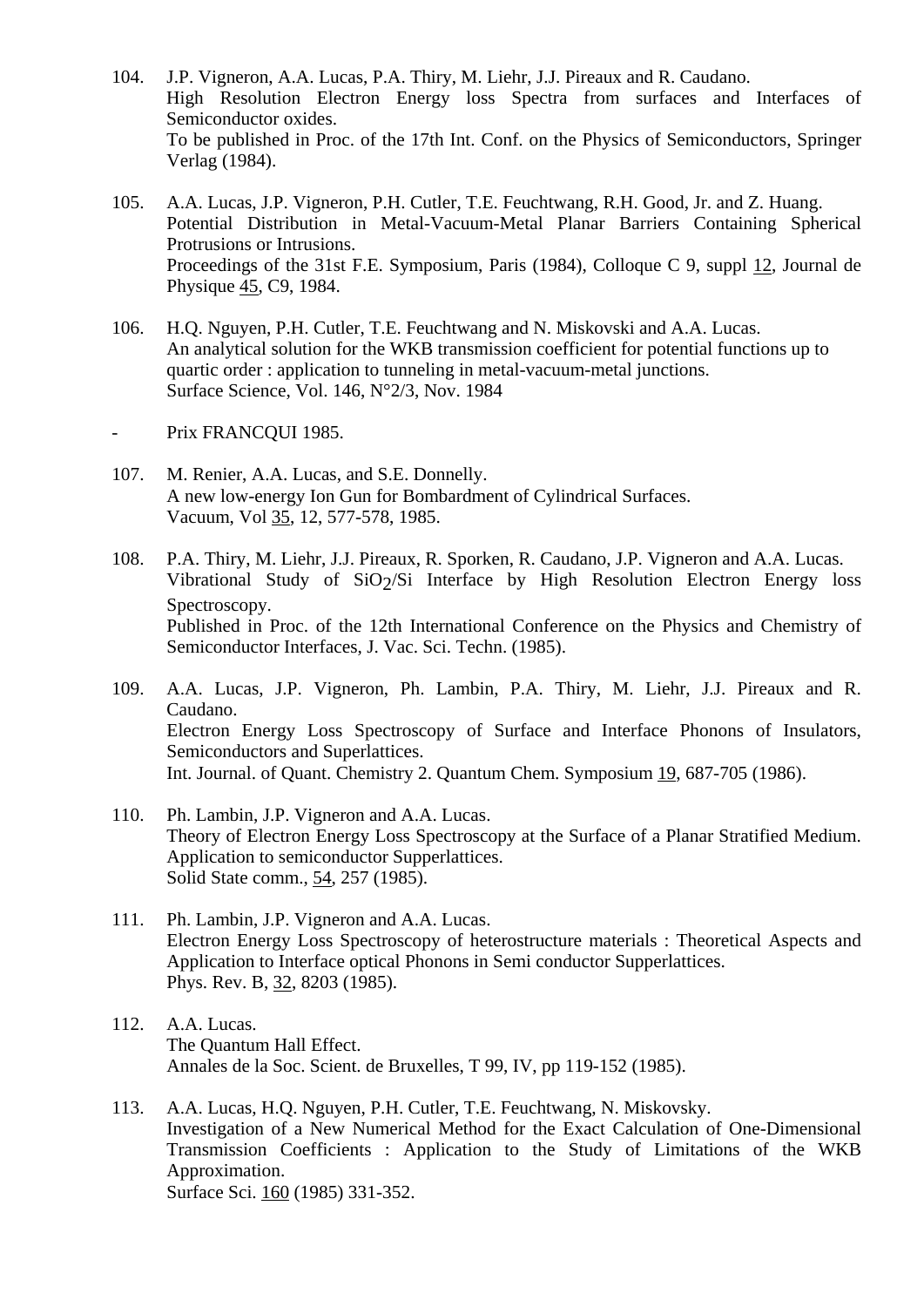114. P.A. Thiry, M. Liehr, J.J. Pireaux, and R. Caudano; Ph. Lambin, J.P. Vigneron and A.A. Lucas. Optical surface phonons of dielectric materials investigated by high resolutionelectron energy loss spectroscopy. Proceedings of the 2nd International Conference on "Phonon Physics", Budapest, 26-31 August 1985, edited by J. Kollar, N. Kroo, N. Menyhard and D. Silkos, World Scientific Publishing Co (Singapore), 650-652 (1985).

- 115. Ph. Lambin, J.P. Vigneron and A.A. Lucas. Theory of electron energy loss spectroscopy of a plane-stratified medium with an application to the study of interface optical phonons in GaSb-AlSb superlattices. Journal of Electron Spectroscopy and Related Phenomena, 39, 59-68 (1986).
- 116. P.A. Thiry, M. Liehr, JJ. Pireaux, R. Caudano, Ph. Lambin, JP. Vigneron, A.A. Lucas and T. Kuech. Surface and Interface optical phonons of a GaAs-AlGaAs superlattice measured by high resolution electron energy loss spectroscopy. J. Vac. Sc. Technol. B4, 1028 (1986).
- 117. Ph. Lambin, T. Laloyaux, P.A. Thiry, J.P. Vigneron and A.A. Lucas. On the contribution of edge phonons to the electron-energy-loss spectrum of LiF. Europhysics Letters, Europhysics Letters 2, 409-14 (1986).
- 118. J-M. Depauw, M. Renier, M. Hannotiau, A.A. Lucas. Production of Thin Films with Use of a Cylindrical Low Energy Ion Gun. J. Vac. Sc. Technol. 36, 11/12, 777-780 (1986).
- 119. A.A. Lucas, J.P. Vigneron, Ph. Lambin, P.A. Thiry, J.J. Pireaux and R. Caudano. Recent advances in electron energy loss spectroscopy of surface and interface vibrations of layered materials. Physica Scripta, T13, 150-4 (1986).
- 120. Ph. Lambin, J.P. Vigneron, A.A. Lucas, P.A. Thiry, M. Liehr, J.J. Pireaux, R. Caudano and T.J. Kuech. Observation of Long-Wavelength Interface Phonons in a GaAs-AlGaAs superlattice. Physical Review Letters, 56, 1842-1845 (1986).
- 121. J.P. Vigneron, A. Dereux, Ph. Lambin and A.A. Lucas. Polariton structure of multilayered semiconducting materials. 18th International Conference on the Physics of Semiconductors, Stockholm 1986. Engström (Edit.), World Scientific Publishing Co, Singapore, 1987, pp. 659-62.
- 122. Ph. Lambin, J.P. Vigneron, A.A. Lucas and A. Dereux. Electrodynamics of a plane-stratified medium, with applications to elctron-energy-loss spectroscopy, infrared reflectivity measurement and attenuated total reflection. Physica Scripta, 35, 343-53 (1987).
- 123. Ph. Lambin, T. Laloyaux, A.A. Lucas and JP Vigneron. Theory of electron-energy-loss sepctroscopy of surface and interface phonons in a two medium target with a transverse boundary. Phys. Rev. B , 35, 11 (1987) I.
- 124. A. Dereux, J-P. Vigneron, Ph. Lambin and A.A. Lucas. Polariton structure and spectral reflectance of multilayered semi-conducting materials. Physica Scripta 35, 338-42 (1987).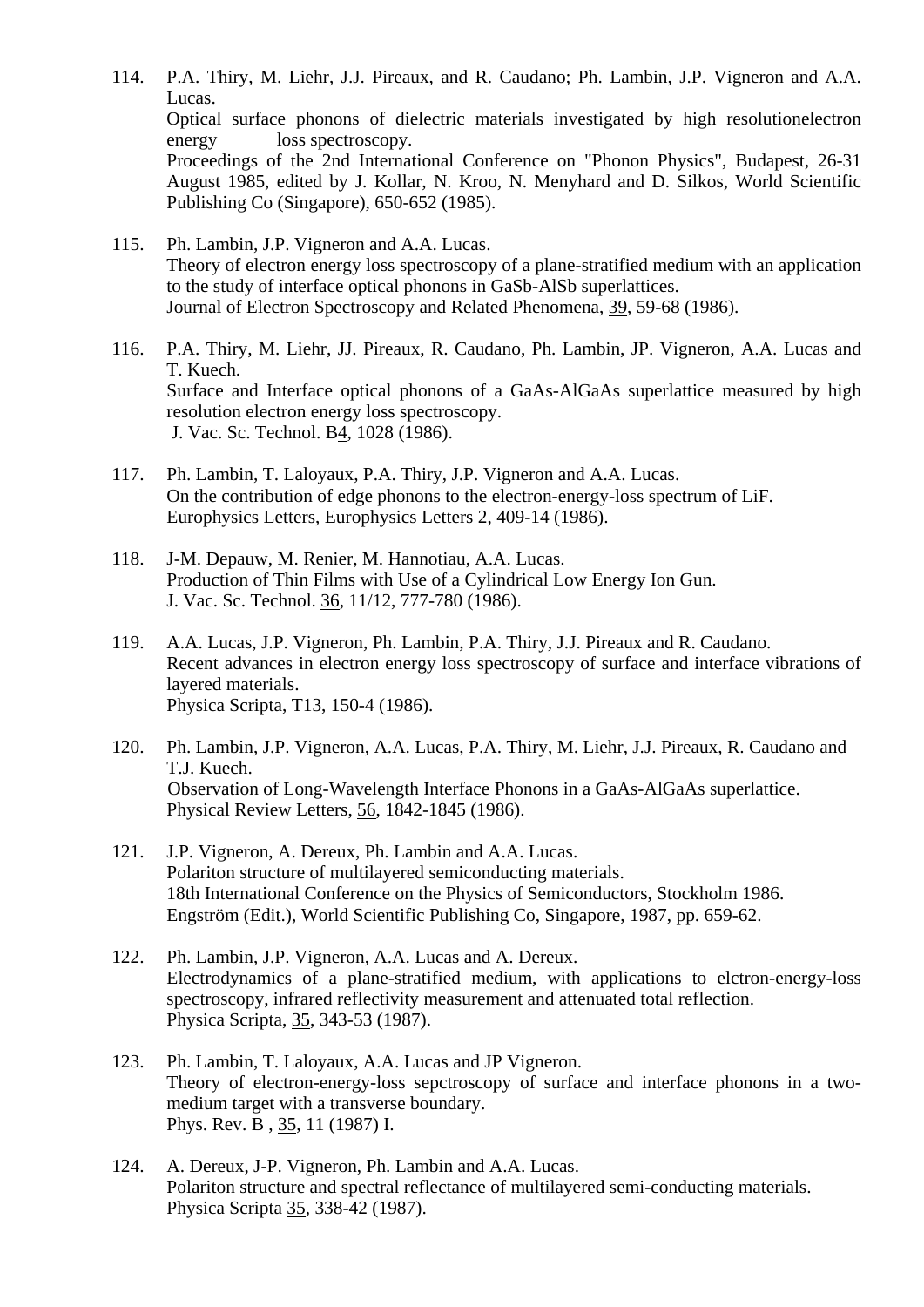- 125. Ph. Lambin, A.A. Lucas and J-P. Vigneron. On the role of the image force on the electron-energy-loss sepctrum of a dielectric target. Surface Science, 182 (1987) 567-575.
- 126. E.G. Derouane, Z. Gabelica, J-L. Bredas, J-M. André, Ph. Lambin, A.A. Lucas and J-P. Vigneron. Relationship between oxygen stoichiometry and crystal structure in YBa2Cu3O6.5+x precursors to high Tc superconducting materials. Solid State Communications, 64, 7 (1987) 1061-1068.
- 127. E. Derouane, J-M. André and A.A. Lucas. A simple Van der Waals Model for Molecule-Curved Surface Interactions in Molecular-Sized Microporus Solids. Chemical Physics Letters, 137, 4, 87.
- 128. E. Orti, Ph. Lambin, J-L. Brédas, J-P. Vigneron, E.G. Derouane, A.A. Lucas and J-M. André. Band Structure of  $YBa_2Cu_3O_x$  in Relation with the Oxygen Vacancy Distribution. Solid State Communications, Vol. 64, N°3, pp. 313-316, 1987.
- 129. P.H. Cutler, T.E. Feuchtwang, Z. Huang, T.T. Tsong, Y. Kuk, H. Nguyen and P.H. Silverman, A.A. Lucas, T.E. Sullivan. Experimental and theoretical results of rectification measurements in an STM. Jl. de Phys. Colloque C6, Suppl. n°11, Tome 48, Nov 87.
- 130. P.H. Cutler, T.E. Feuchtwang, Z. Huang, T.T. Tsong, Y. Kuk, H. Nguyen and P.H. Silverman, A.A. Lucas, T.E. Sullivan. Use of an STM to define and measure and operational tunneling time. Jl. de Phys. Colloque C6, Suppl. n°11, Tome 48, Nov 87.
- 131. A. Dereux, J-P. Vigneron, Ph. Lambin and A.A. Lucas. Phonon-Polariton Density of States in Semiconductor Superlattices. Superlattices and Microstructures, Vol. 3, N°5, 547-552, 1987.
- 132. Z. Gabelica, G. Demortier, G. Deconninck, F. Bodart, A.A. Lucas, M. Renier, Ph. Lambin, J-P. Vigneron and E.G. Derouane. Synthesis Parameters Affecting the Bulk Composition and Superconducting Properties of YBaCuO-Based Compounds. Solid State Communications, Vol. 64, N°8, pp. 1137-1140, 1987.
- 133. Ph. Lambin, E. Orti, J-L. Brédas, J-P. Vigneron, E.G. Derouane, A.A. Lucas and J-M. André. Rôle of the Oxygen Vacancy Distribution in the Electronic Structure of the High Tc Superconductor  $YBa_2Cu_3O_7$ . European Workshop on High Tc Superconductors and Potential Applications, Genova (Italy), July 1-3, 1987, pp. 261-262.
- 134. J.P. Rogers III, P.H. Cutler, T.E. Feuchtwang and A.A. Lucas. Quantum size effects in the fermi energy and electronic density of states in a finite square well thin film model. Surface Science 181 (1987) 436-456.
- 135. Z. Gabelica, E.G. Derouane, J-P. Vigneron, Ph. Lambin, M. Renier, A.A. Lucas, G. Deconninck, F. Bodart and G. Demortier.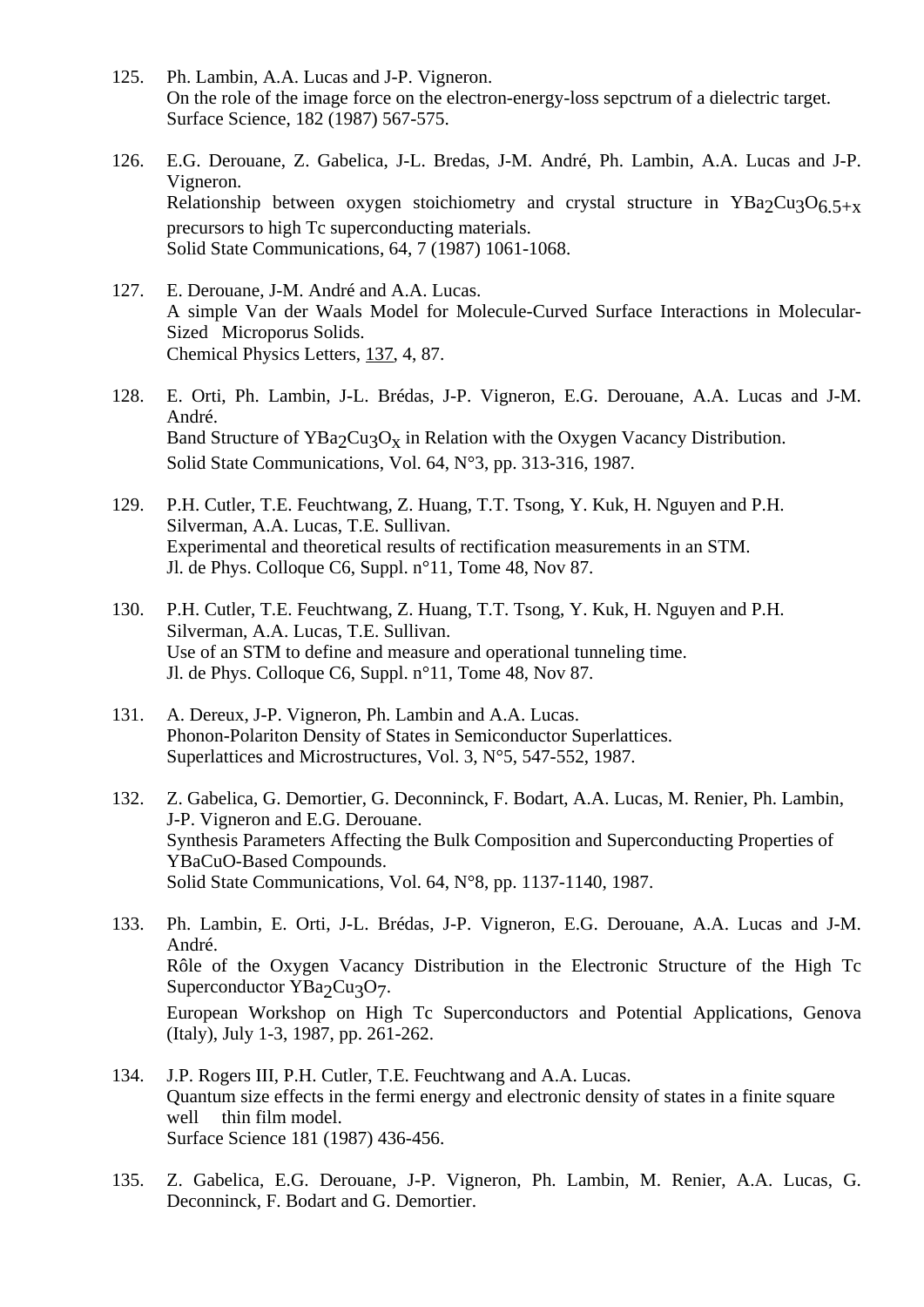Oxygen stoichiometry of YBa<sub>2</sub>Cu<sub>3</sub>O<sub>6.5+x</sub> superconducting phase formed and stabilized under various atomospheres : a TG-DTA-DTG study. Solid State Commun. 64, 9 (1987) 1221-1224.

- 136. A.A. Lucas, Ph. Lambin et J.P. Vigneron. La révolution des supraconducteurs. Deuxième partie : les fondements théoriques. ISIS. IBM Informations 1987
- 137. Ph. Lambin, J-P. Vigneron, M. Mathot and A.A. Lucas. Evolution of the Surface Charge density induced during Electron Energy loss Experiments in Reflection Geometry. Physicalia Mag. 10 (1988) 61-76.
- 138. A.A. Lucas, H. Morawitz and G.R. Henry, J-P. Vigneron, Ph. lambin, P.H. Cutler, T.W. Feuchtwang. New Scattering Theoretic Approach to Elastic One-Electron Tunneling Through Spatially localized Barriers. Application to scanning Tunneling Microscopy. Solid State Com. 65, 1291 (88).
- 139. A.A. Lucas, H. Morawitz and G.R. Henry, J-P. Vigneron, Ph. lambin, P.H. Cutler, T.W. Feuchtwang. Scattering Theoretic Approach to Elastic One-Electron Tunneling Through localized Barriers. Application to scanning Tunneling Microscopy. Physical Rev. B, Vol. 37, n°18, 15.06.1988, II.
- 140. A.A. Lucas, H. Morawitz and G.R. Henry. J-P. Vigneron , Ph. Lambin, P.H. Cutler and T.W. Feuchtwang. Tunneling through localized barriers with application to STM : new Scattering Theoretic Approach and Results. J. Vac. Sci. Techn. A 6 (2) March 88.
- 141. A.A. Lucas, P.H. Cutler, T.E. Feuchtwang, T.T. Tsong, T.E. Sullivan, Y. Kuk, H. Nguyen, P.J. Silverman. Use of an STM to rectify Optical Frequencies and Measure an Operational Tunneling Time. J. Vac. Sc. Technol. A6 (2) 1988.
- 142. E. Derouane, J-M. André and A.A. Lucas. Surface Curvature Effects in Physisorption and Catalysis by Microporus Solids And Molecular Sieves. Journal of Catalysis 110, N°1, March 1988.
- 143. Ph. Lambin, J-P. Vigneron and A.A. Lucas. Electronic Properties of Structural Defects in YBa<sub>2</sub>Cu<sub>3</sub>O<sub>x</sub>. Physica C 153-155 (1988) 1241-1242.
- 144. J-P. Vigneron, Ph. Lambin and A.A. Lucas, and Hans Morawitz. Collective Polarization waves in High Tc Superconductors. Physica C 153-155 (1988) 1313-1314.
- 145. Ph. Lambin, A.A. Lucas, J.P. Vigneron. Théorie des défauts, des surfaces et interfaces, et problèmes industriels. Nouvelles de la Science et des Technologies, vol. 6. N°1, mars 1988.
- 146. A. Lucas, Ph. Lambin.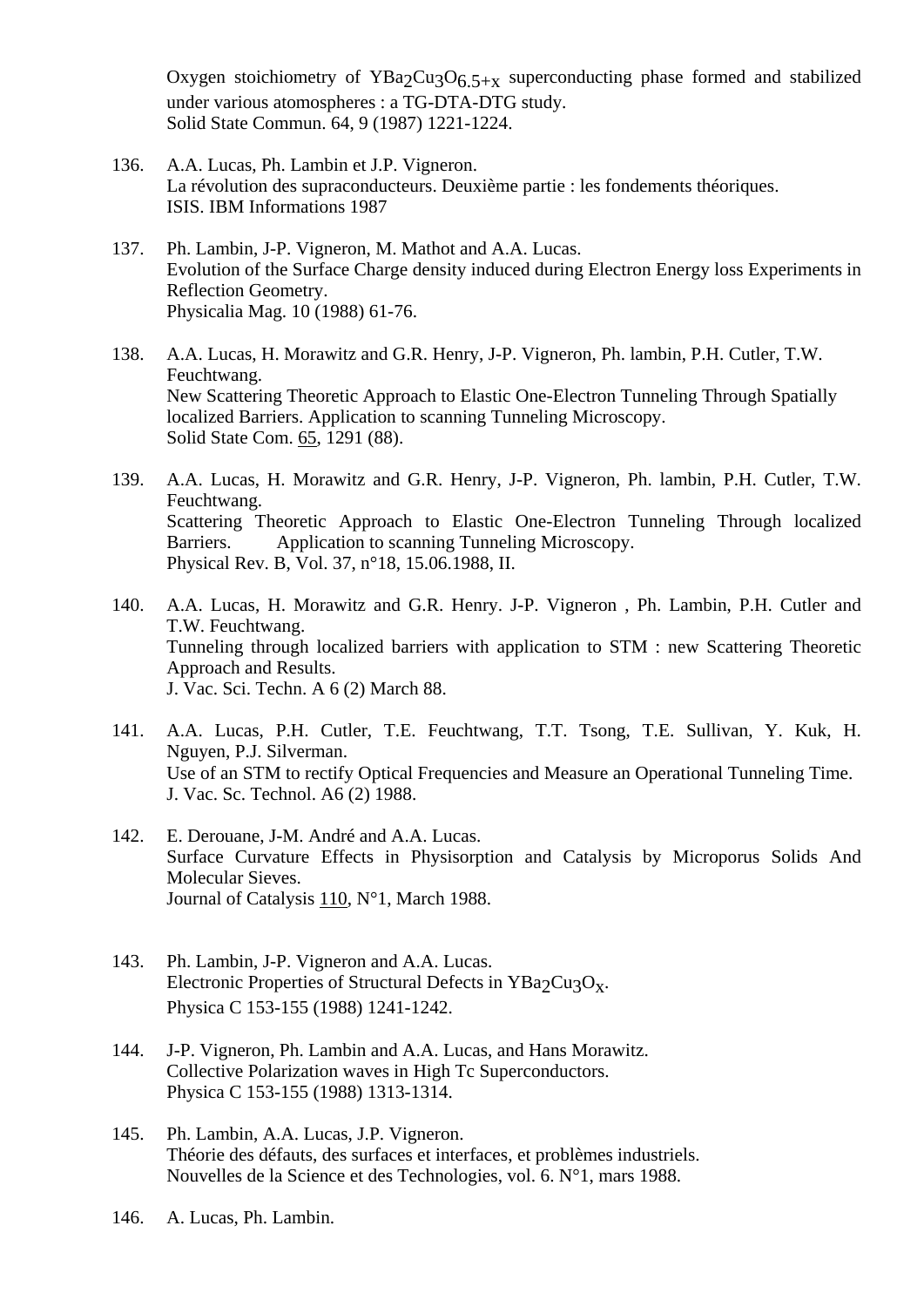The Interuniversity Attraction Pole in Interface Sciences. Physicalia Mag. 4-6 (1988), vol. 10, n°2, 127-136.

- 147. Th. Laloyaux, A.A. Lucas, J.P. Vigneron, Ph. Lambin, H. Morawitz. Lateral resolution of the scanning tunneling microscope. Journ. of Microscopy, Vol. 151, paper 1024, July 1988.
- 148. A. A. Lucas, J.M. André. L'impact de la chimie et de la physique théoriques sur le développement industriel. Nouvelles de la Science et des Technologies, vol. 6, n°1, pp 7-8 (1988).
- 149. A. Dereux, J.-P. Vigneron, Ph. Lambin et A.A. Lucas. Radiative and Non-Radiative Polariton Structure of Superlaticces. Physica Scripta, Vol. 38, 462-467, 1988.
- 150. A. Dereux, J.P. Vigneron, Ph. Lambin and A.A. Lucas. Polaritons in Semiconductors multilayered materials. Phys. Rev. B. Vol 38, n°8, 5438-5452.
- 151. Ph. Lambin, P.A. Thiry, R. Sporken and A.A. Lucas. Interpretation of Electron-Energy-Loss Spectra of Surface and Interface Phonons in Multilayered Materials. Cptes Rendus de la 2e Renconctre Internationale de Physique "Les Sciences des Surfaces des Matériaux", Oran (Algérie) 10-12/12/88, B. Khalifa, S. Sahraan, A. Kadii (Eds) 135-140.
- 152. A.A. Lucas. L'effet tunnel électronique et les microscopies à résolution atomique. Acad. Royale de Belgique, Bull. Classe des Sci. 5, LXXIV, 1988-12.
- 153. H.Q. Nguyen, P.H. Cutler, T.E. Feuchtwang, Z. Huang, Y. Kuk, P.J. Silverman, A.A. Lucas, T.E. Sullivan. Mechanisms of current rectication in an STM tunnel junction and the measurement of an operational tunneling time. IEEE Transactions on Electron devices. 36, 11 (1989).
- 154. A.A. Lucas, Ph. Lambin, J.P. Vigneron. Current theoretical trends in High-Tc superconductivity. Physicalia Mag. 4-6/1989, vol. 11, n°2, 99-117.
- 155. Ph. Lambin, A.A. Lucas, I. Derycke, J.P. Vigneron and E.G. Derouane. Van der Waals interaction at a material wedge. J. Chem.Phys. 90 (7) 1989.
- 156. P.A. Thiry, R. Sporken, J.J. Pireaux, R. Caudano, Ph. Lambin, J.P. Vigneron and A.A. Lucas. Interface optical phonons : a non-destructive and quantitative study by high resolution electron energy loss spectroscopy. Phonons 89, Heidelberg, 21-25 août 89, World Sci. Publ.
- 157. Th. Laloyaux, Ph. Lambin, J-P. Vigneron and A.A. Lucas. Resolution of the one-dimensional scattering problem by a finite element method. J. of Comp. Physics, 83, n°2, 1989.
- 158. E.G. Derouane, L. Leherte, D. P. Vercauteren, A.A. Lucas, J.M. André. On the origin of an external surface barrier to sorption in microporous solids : reply to F. Vigné-Maeder.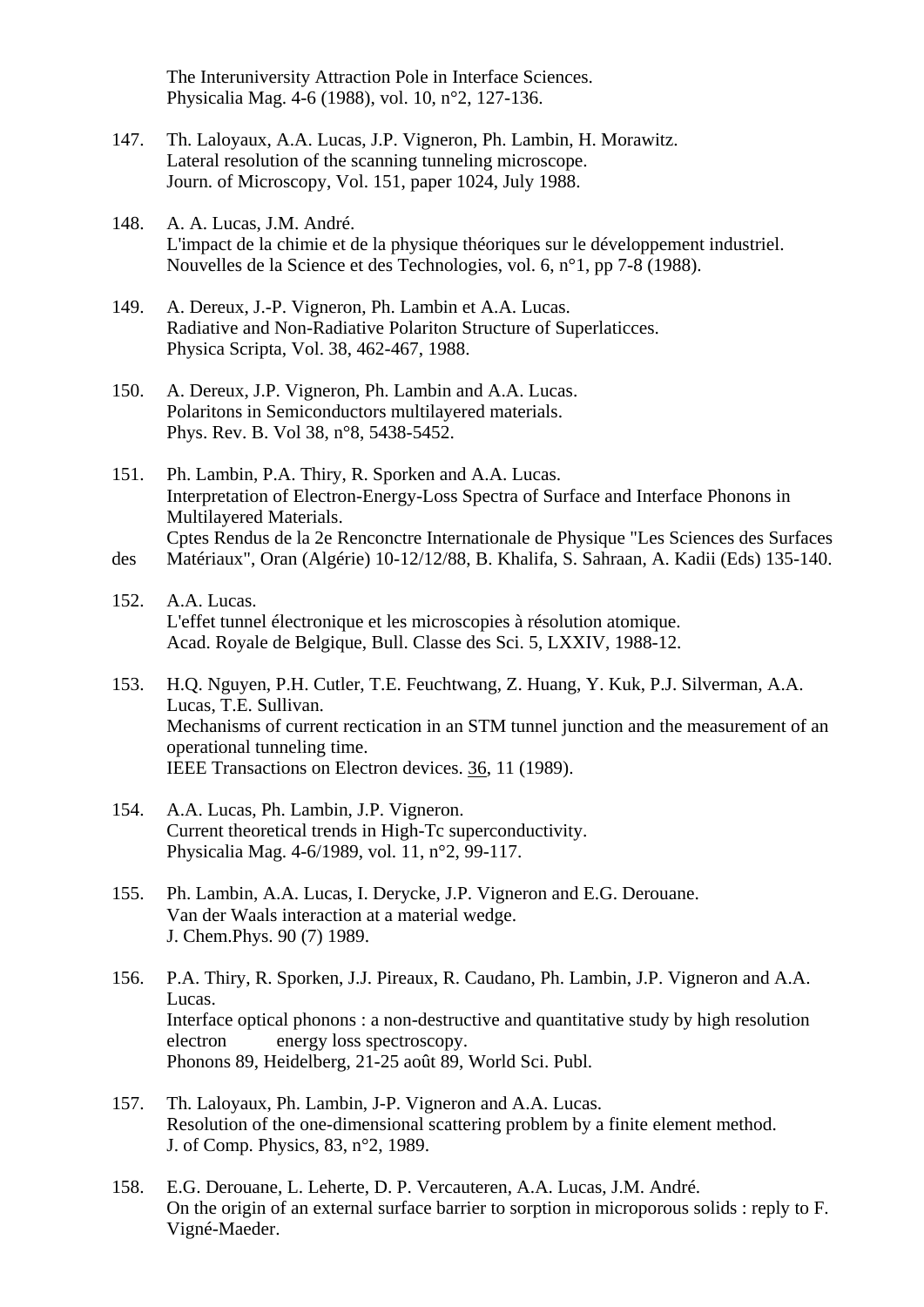Journal of Catalysis, 119, 266-268 (1989).

- 159. A. Dereux, A.A. Lucas, J.P. Vigneron, Ph. Lambin. L'optique au-delà de la limite de diffraction et la microscopie de champ proche à balayage. Physicalia Mag. 11 (1989) 249-268.
- 160. Th. Laloyaux, A.A. Lucas, J.P. Vigneron, Ph. Lambin. Theoretical study of the scanning tunneling microscope. Inst. Phys. Conf. Ser. n°99, section 5. Second Int. Conf. on Vac. Microelectron., Bath 1989.
- 161. J.P. Vigneron, M. Scheffler, Th.Laloyaux, I. Derycke, A.A. Lucas. Spatial electron current distribution in a scanning tunneling microscope. Vacuum, 41, 745 (1990).
- 162. A.A. Lucas. Theories for Tunneling Microscopy. Europhysics News, 21, 4 (1990) 61-80.
- 163. P. Senet, Ph. Lambin, J.P. Vigneron, I. Derycke, A.A. Lucas. Phonon surface loss function of ionic-crystal films : a comparison between microscopic and macroscopic approaches. Surface Science 226 (1990) 307-321.
- 164. Ph. Lambin, J.P. Vigneron, A.A. Lucas. Computation of the surface electron-energy-loss spectrum in specular geometry for an arbitrary plane stratified medium. Computer Physics Communications, 60 (1990) 351-364.
- 165. A. Lucas, Ph. Lambin, J.P. Vigneron, A. Dereux, Th. Laloyaux. Classical and quantum tunneling in microstructures. Superlattices and Microstructures, 8, 1 (1990).
- 166. Ph. Lambin, P. Senet, A.A. Lucas. Microscopic theory of the surface dielectric response of thin films made from ionic crystals. XXth European Symposium on the Dynamical Properties of Solids, Chexbres, Switzerland, 30/9-4/10/91, Extended Abstract, p 66-67.
- 167. Ph. Lambin, P. Senet, A. Lucas. Validity of the dielectric approximation in describing electron-energy-loss spectra of surface phonons in thin films of ionic crystals. Phys. Rev.B 44, 6416-6428 (1991).
- 168. I. Derycke, J.P. Vigneron, Ph.Lambin, Th. Laloyaux, A. Lucas. Computation of Scanning Tunneling Microscope Images. Int. J. of Quantum Chem. Quantum Chem. Symposium, 25, (1991) 687-702.
- 169. I. Derycke, J.P. Vigneron, Ph. Lambin, A.A. Lucas, E.G. Derouane. Physisorption in Confined geometry. J. Chem. Phys. 94 (6), 4620-4627, 1991.
- 170. A. Lucas, J.P. Vigneron, Ph. Lambin, Th. Laloyaux, I. Derycke Theoretical aspects of scanning tunneling microscopy. ECOSS 12, Stockholm. Surf. Sci., 269/270, (1992), 74-80.
- 171. G. Gensterblum, J.J. Pireaux, P.A. Thiry, R. Caudano, J.P. Vigneron, Ph. Lambin, A. Lucas.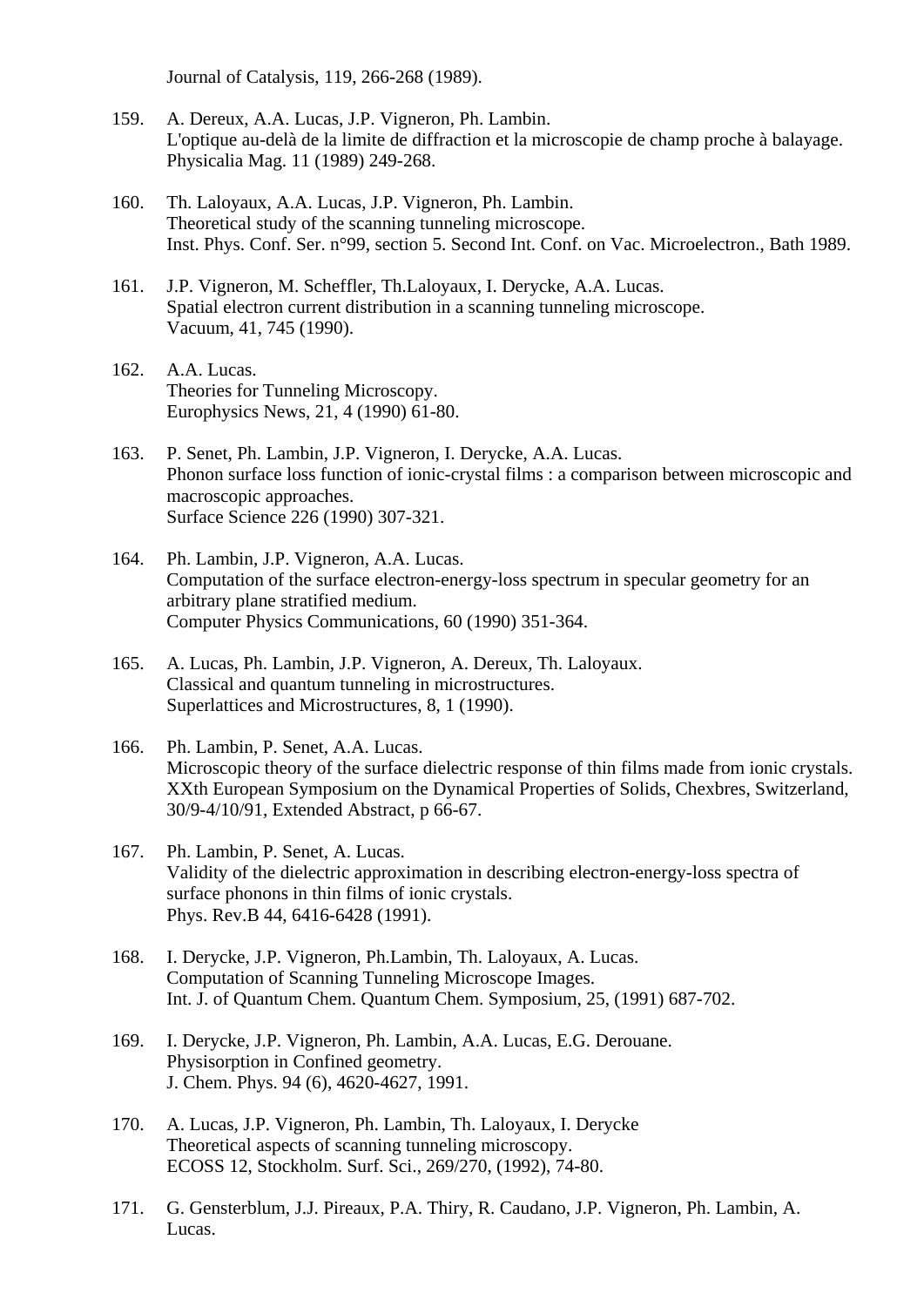High resolution electron energy loss spectroscopy of Thin Films of C60 on Si(100). Phys. Rev. Lett. 67, 16 (1991).

- 172. A. Lucas, G. Gensterblum, J.J. Pireaux, P.A. Thiry, R. Caudano, J.P. Vigneron, Ph.Lambin. Elementary excitations of C60 from the far infrared to the far vacuum ultraviolet, studied by high resolution electron energy loss spectroscopy. Phys. Rev. B45, 13694-13702 (1992).
- 173. P. Senet, Ph. Lambin, A. Lucas. Contribution of surface microscopic phonons to the electron energy loss spectrum of ionic films on an intrinsic semiconductor. ECOSS 12, Stockholm. Surf. Sci. 269/270, 141-145 (1992)
- 174. J.P. Vigneron, I. Derycke, Ph. Lambin, Th. Laloyaux, A. Lucas, L. Libioulle, A.Ronda. Three-dimensional scattering and scanning tunneling microscope images. Ultramicroscopy, 42-44 (1992), 250-255.
- 175. A. Dereux, J.P. Vigneron, Ph. Lambin, A. Lucas. Theory of Near-Field optics with applications to SNOM and optical binding. Physica B, 175 (1991) 65-67.
- 176. I. Derycke, J.P. Vigneron, Th. Laloyaux, A.A. Lucas. Computation of Scanning Tunneling Microscope Images.Micron and Microscopica Acta, Vol. 22, n°3, (1991) 283.
- 177. Ph.Lambin, A. Lucas, J.P. Vigneron. Polarization waves and Van der Waals cohesion of C60 fullerite. Phys. Rev. B46, 1794-1803 (1992).
- 178. G. Gensterblum, Li-Ming Yu, J.J. Pireaux, P.A. Thiry, R. Caudano, Ph. Lambin, A. Lucas, W. Krätschmer, J.E. Fischer. High resolution electron energy loss spectroscopy of epitaxial films of C60 grown on GASe. J. of Physics and Chemistry of Solids, 53, 1427-1432 (1992).
- 179. A. Lucas. Electron energy loss spectroscopy of C60 fullerite films. J. Phys. Chem. Solids. Vol. 53, n°11, pp 1415-1426, 1992.
- 180. Ph. Lambin, A. Lucas. Van der Waals cohesion and plasmon excitations in C60 fullerite. Springer Series in Solid State Sciences, Vol. 113, Electronic Properties of High- Temperature Superconductors. H. Kuzmany, M. Mehring, J. Fink, Eds. Springer Verlag, Berlin, 1993, 507-511.
- 181. G. Gensterblum, J.J. Pireaux, P.A. Thiry, R. Caudano, Ph. Lambin, A. Lucas. High resolution electron energy loss spectroscopy of thin C60 films. Springer Series in Solid State Sciences, Vol. 113, Electronic Properties of High- Temperature Superconductors. H. Kuzmany, M. Mehring, J. Fink, Eds. Springer Verlag, Heidelberg, 1993.
- 182. Th. Laloyaux, J.P. Vigneron, Ph. Lambin, I. Derycke, A. Lucas. Resolution of Schrödinger's equation for a scattering problem by a finite-element method. Int. J. of Quantum Chemistry, 45, 637-647 (1993).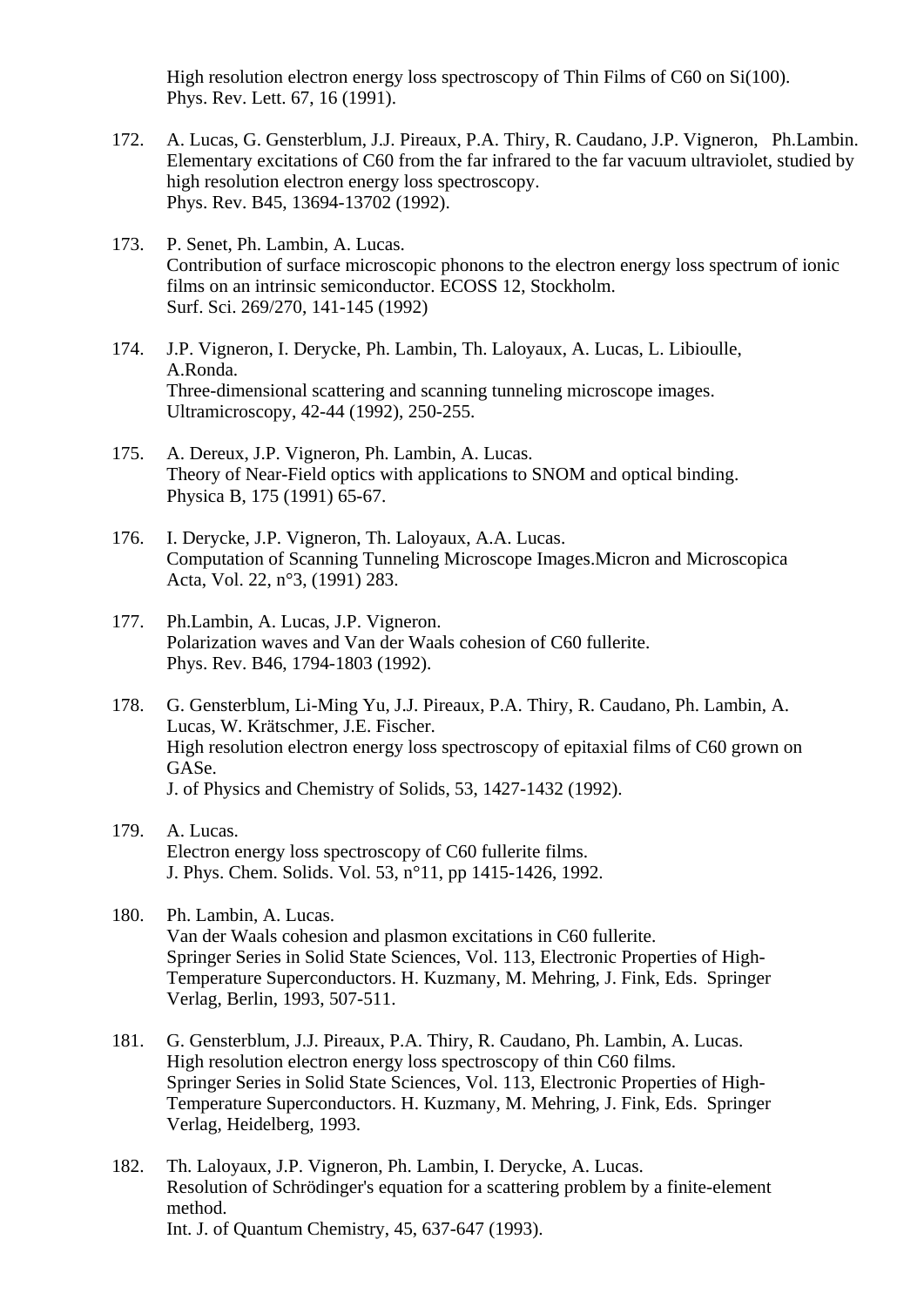- 183. Th. Laloyaux, I. Derycke, J.P. Vigneron, Ph.Lambin, A. Lucas. Simulation of current in the scanning tunneling microscope. Phys. Rev. B, 47, 12 (1993), 7508-7518.
- 184. J.P. Vigneron, I. Derycke, Th.Laloyaux, Ph.Lambin, A. Lucas. Computation of scanning tunneling microscope images of nanometer-sized objects physisorbed on metal surfaces. Scanning Microscopy Suppl. 7 (1993), 261-268.
- 185. L. Henrard, A. Lucas, Ph.Lambin. On the 2175 Å absorption band of hollow, onionlike carbon particles. Astrophysical Journal, 406, 92-96 (1993)
- 186. A. Lucas, Ph. Lambin, R.E. Smalley. On the energetics of tubular fullerenes. J. Phys. Chem. Sol. 54, 5 (1993), 587-593.
- 187. G. Gensterblum, J.J. Pireaux, P. Thiry, R. Caudano, Ph. Lambin, A. Lucas. Vibrational and electronic structure of C60 fullerite studied by electron spectroscopies.

Physicalia Magazine, 14, 239-270 (1992).

- 188. Th. Laloyaux, I. Derycke, J.P. Vigneron, Ph. Lambin, A. Lucas. Theoretical contributions to scanning tunneling microscopy. Physicalia Mag. 14 (1992) 1, pp 3-32.
- 189. A.A. Lucas, Ph. Lambin. Sciences of interfacial and mesoscopic structures : renewal of an interuniversity attraction pole. Physicalia Mag. 15 (1993), 183-188.
- 190. Ph. Lambin, A. Lucas. Surface Dielectric response of collective plasmon excitations in C60 fullerite. Fullerene Science and Technology, 1 (2), 159-175 (1993).
- 191. G. Gensterblum, J.J. Pireaux, P.A. Thiry, R. Caudano, Ph.Lambin, A.A. Lucas. Structural, vibrational and electronic properties of C60 thin films investigated by high resolution electron energy loss spectroscopy. J. Electron Spectrosc. Relat. Phenom. 64/65 (1993) 835-842.
- 192. L. Philippe, Ph. Lambin, P. Senet, A. Lucas. Phonon structure of thin films of the YBACUO compound. Applied Superconductivity, 2 (2) 135-141 (1994).
- 193. A. Lucas, L. Henrard, Ph. Lambin. Computation of the ultraviolet absorption and electron inelastic scattering cross section of onion-like hyperfullerenes. Phys. Rev. B, 49, 4 (1994) 2888-2896.
- 194. Ch. Girard, Ph.Lambin, A. Dereux, A. Lucas. Van der Waals attraction between two C60 fullerene molecules and physical adsorption of C60 on graphite and other substrates. Phys. Rev.B, 49,16 (1994) 11425- 11432.
- 195. X.B. Zhang, X.F. Zhang, D. Bernaerts, G. Van Tendeloo, S. Amelinck, J. Van Landuyt, V. Ivanov, J.B.Nagy, Ph. Lambin, A. Lucas.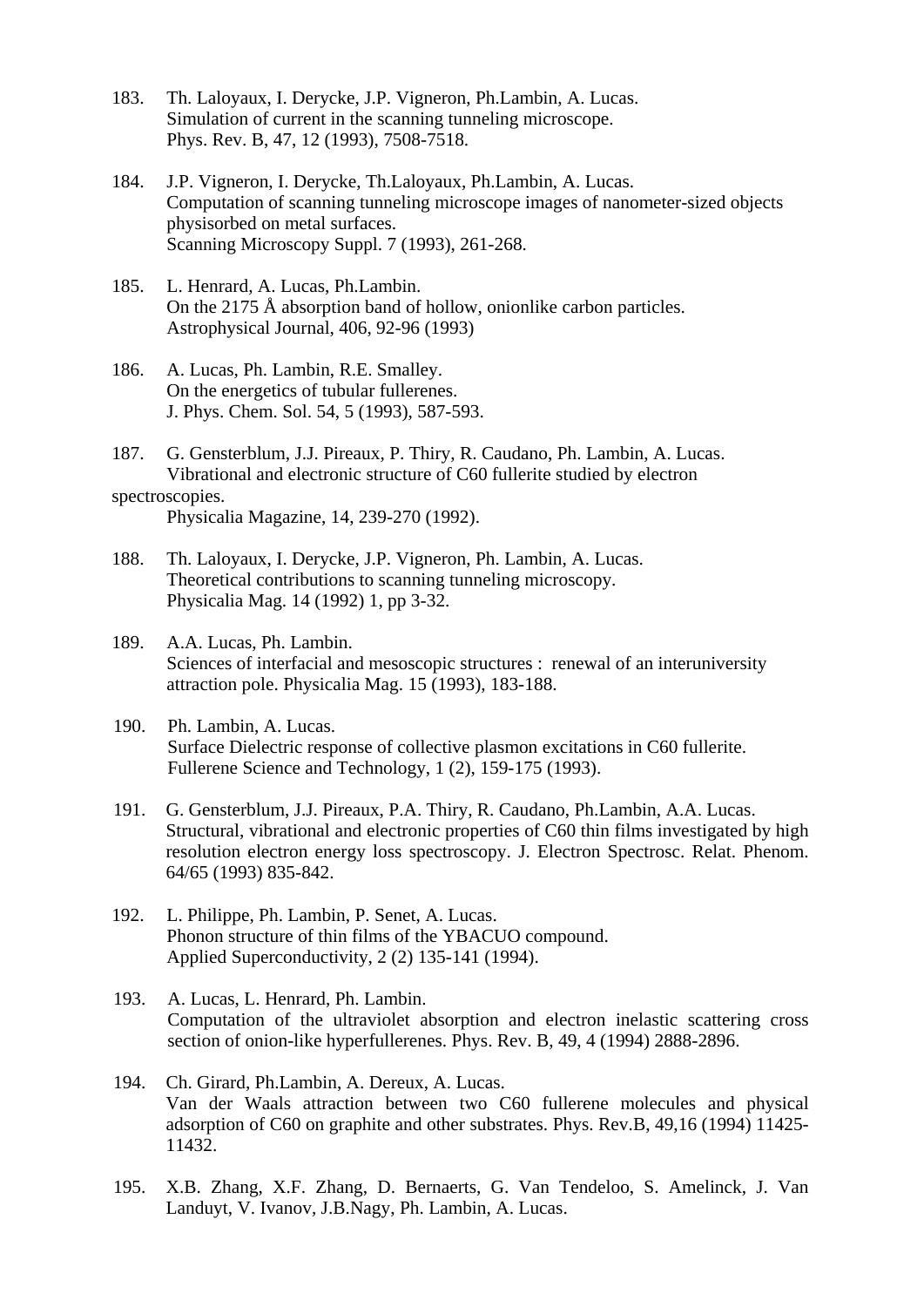The texture of catalytically grown coil-shaped carbon nanotubules. Europhysics Letters, 27(2) 141-146 (1994).

- 196. V. Ivanov, J.B.Nagy, Ph. Lambin, A. Lucas, X.B. Zhang, X.F. Zhang, D. Bernaerts, G. Van Tendeloo, J. Van Landuyt, The study of carbon nanotubules produced by catalytic methods. Chem. Phys. Letters, 223, 329-335 (1994).
- 197. E.A. Perpète, J.M. André, B. Champagne, P. Senet, Ph.Lambin, A. Lucas Electronic and vibrational polarizabilities of buckminsterfullerene. Bull. Soc. Chim. Belg. 103, 4 (1994), 135-141.
- 198. P. Senet, Ph. Lambin, A.A. Lucas. Standing-wave optical phonons confined in ultra-thin overlayers of ionic materials. PRL, 74,4 (1995)570-573.
- 199. H. Richter, A. Dereux, J.M. Gilles, C. Guillaume, P.A. Thiry, A.A. Lucas. Sublimation of pure C60 fullerene and oc C60 adsorbed on MgO or graphite powders. Berichte der Bunsengesellschaft für Phys. Chemie, 98, 1329-1331 (1994).
- 200. G. Gensterblum, K. Hevesi, B.Y.Han, L.M. Yu, J.J. Pireaux, P. Thiry, R. Caudano, A. Lucas, D. Bernaerts, S. Amelinckx, G. Van Tendeloo, G. Bendele, T. Buslaps, R.L. Johnson, M. Foss, R. Feydenhans'l, G. Le Lay. Growth mode and electronic structure of the epitaxial C60(111)/GeS(001) interface. Phys.Rev. B, 50, 16 (1994), 11981-11995.
- 201. A. Lucas, Ph.Lambin, V. Ivanov, J.B.Nagy, D. Bernaerts, X.B. Zhang, X.F. Zhang, S. Amelinck, G. Van Tendeloo, J. Van Landuyt. Coiled carbon nanotubes. In "Progress in Fullerene Research", H. Kuzmany, J. Fink, M. Mehring, S. Roth (Eds), World Scientific, Singapore (1994), 120-124.
- 202. P. Senet, L. Henrard, Ph. Lambin, A. Lucas. A one parameter model of the UV spectra of carbon. In "Progress in Fullerene Research", H. Kuzmany, J. Fink, M. Mehring, S. Roth (Eds), World Scientific, Singapore (1994), 393-396.
- 203. L. Henrard, P. Senet, Ph. Lambin, A. Lucas. Polarizability of onion-like fullerene. In "Progress in Fullerene Research", H. Kuzmany, J. Fink, M. Mehring, S. Roth (Eds), World Scientific, Singapore (1994), 380-383.
- 204. A. Lucas, J.P. Vigneron, A. Dereux, I. Derycke. Electron and photon tunneling in nanoscopic and mesoscopic structures. Le vide, les couches minces, 272 (1994), 193-195.
- 205. V. Ivanov, A. Fonseca, J.B.Nagy, A. Lucas, Ph. Lambin, D. Bernaerts, X.B. Zhang. Catalytic production and purification of nanotubules having fullerene-scale diameters. Carbon, 33, 12 (1995) 1727-1738.
- 206. B.Y. Han, L.M. Yu, K. Hevesi, G. Gensterblum, P. Rudolf, J.J. Pireaux, P.A. Thiry, R. Caudano, Ph. Lambin, A. Lucas Electronic transitions and excitations in solid C70 studied by EELS and XPS C 1*s*  satellite structures. PRB 51, 11 (1995) 7179-7185.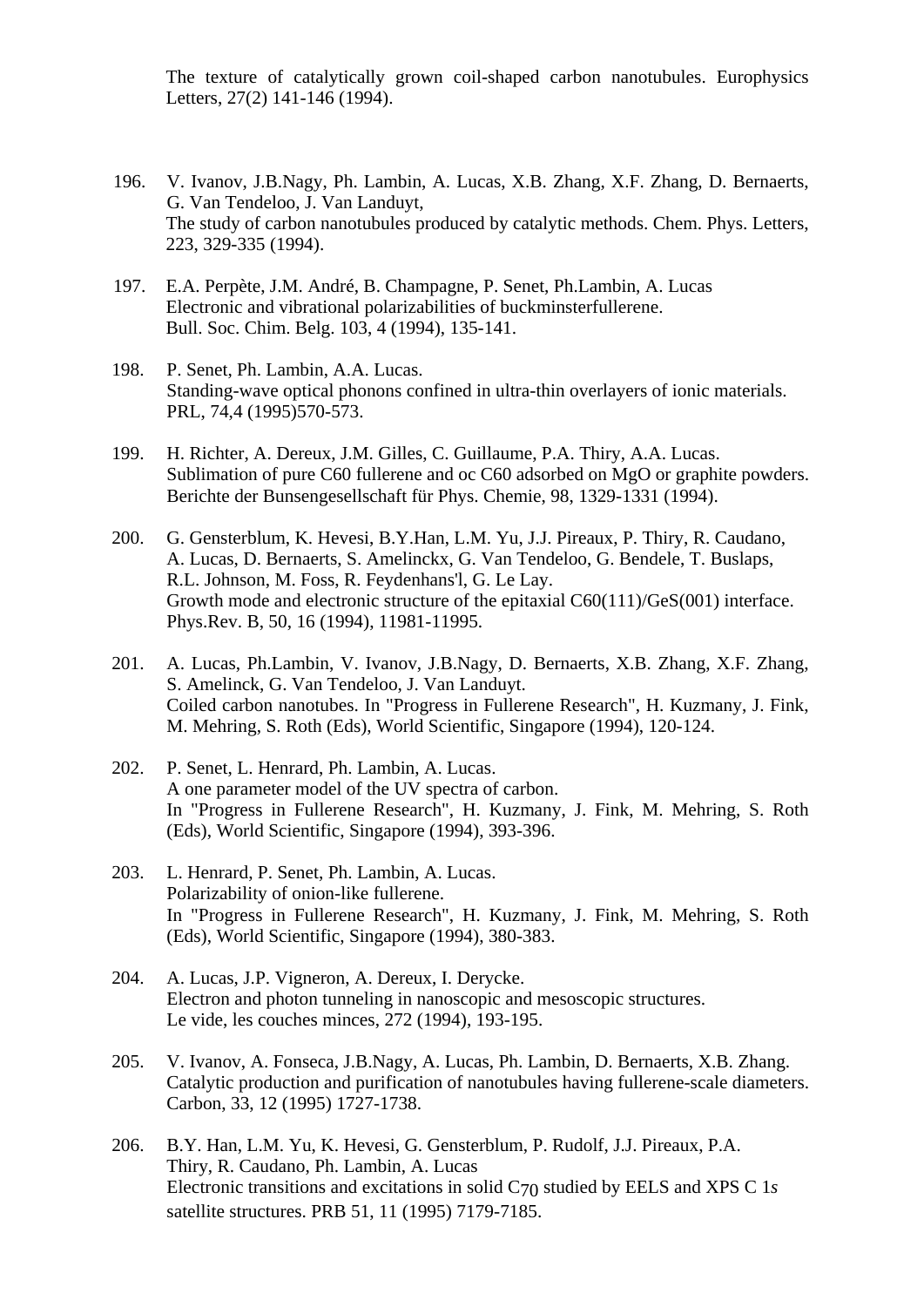- 207. P.A. Gravil, Ph. Lambin, G. Gensterblum, L. Henrard, A. Lucas. Polarization of  $C_{60}$  by the Surface Electric Field of GeS(001). Surface Science, 329 (1995) 199-205.
- 208. H. Richter, A. Fonseca, S.C. Emberson, J.M.Gilles, J.B.Nagy, P.A. Thiry, R. Caudano, A. Lucas. Fabrication of fullerenes in benzene/oxygen/argon - and benzene/acetylene/oxygen /argon flames. J. of Chem. Phys., 92 (1995) 1272-1285.
- 209. A.A. Lucas, L. Henrard, Ph. Lambin. Plasmons on spherical carbon shells. Nucl. Instr. and Methods in Physics Research, B96 (1995) 470-477.
- 210. H. Richter, A. Fonseca, P.A. Thiry, J.M. Gilles, J.B.Nagy, A. Lucas. Combustion synthesis of fullerenes. MRS Symosium Proc. 359 (1995) 17-22.
- 211. A. Fonseca, K. Hernadi, J.B.Nagy, Ph. Lambin, A. Lucas. Model structure of perfectly graphitizable coiled carbon nanotubes. Carbon, 33, 12 (1995) 1759-1775.
- 212. H. Richter, A. Fonseca, J.M. Gilles, J.B.Nagy, P.A. Thiry, A. Lucas. Effect of HBr, HCl and Cl2 on fullerene formation in benzene/oxygen/argon flames. Carbon, 34, 3 (1996) 317-326.
- 213. H. Richter, K. Hernadi, J. Vandooren, A.Fonseca, J.M. Gilles, P.A. Thiry, J.B.Nagy, A. Lucas, E. de Hoffmann. Injection of alogenated compounds into fullerene-forming flames. Eastern States Section of the combustion Institute, 1995 Fall Technical Meeting "Chemical and Physical Processes in combustion", Worcester, MA (1995), 439-442.
- 214. S. Amelinckx, D. Bernaerts, G. Van Tendeloo, J. Van Landuyt, A. Lucas, M. Mathot, Ph. Lambin. The morphology, structure and texture of carbon nanotubes : an electron microscopy study. Physics and chemistry of fullerenes and derivatives, Edits. H. Kuzmany, J. Fink, M. Mehring, S. Roth (World Scientific Publishing Co Ltd, Singapore, 1995), p. 515.
- 215. A. Fonseca, H. Richter, R.Doome, J.B.Nagy, J.M. Gilles, P.A. Thiry, A. Lucas. Extraction, purification and characterization of fullerenes produced by combustion. Physics and chemistry of fullerenes and derivatives, Edits. H. Kuzmany, J. Fink, M. Mehring, S. Roth (World Scientific Publishing Co Ltd, Singapore, 1995), p. 17.
- 216. Ph. Lambin, A. Fonseca, J.P. Vigneron, J.B.Nagy, A. Lucas. Structural and electronic properties of bent carbon nanotubes. Chem. phys. Lett. 245 (1995) 85-89.
- 217. H. Richter, A. Fonseca, J.M. Gilles, J.B.Nagy, P.A. Thiry, A. Lucas, E. de Hoffmann. Addition of HCl, Cl2, CoCl2 and KI to fullerene forming benzene/oxygen/argon flames.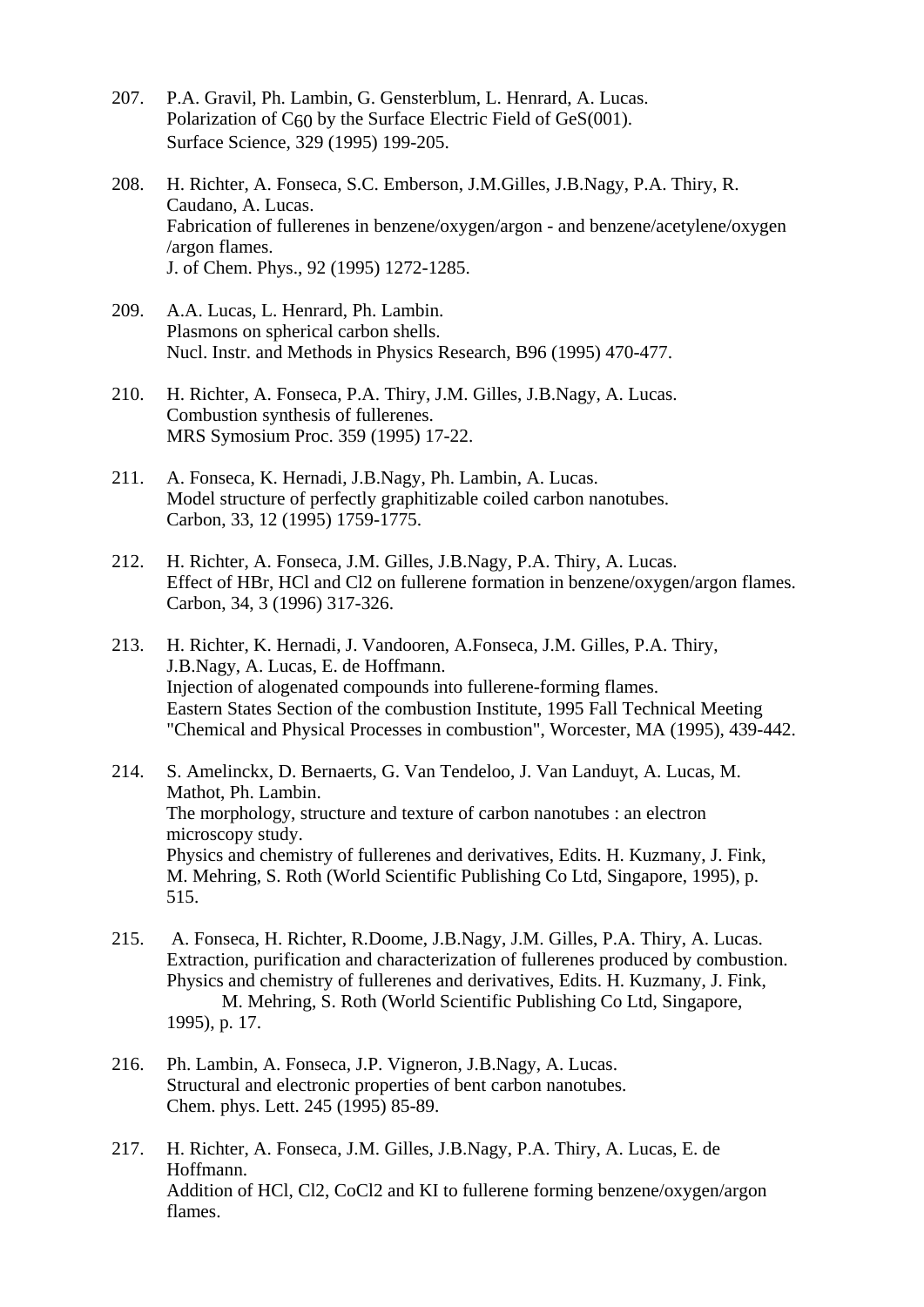Synthetic Metals, 77 (1996) 217-221.

- 218. K. Hernadi, A. Fonseca, J.BNagy, D. Bernaerts, J. Riga, A. Lucas. Catalytic synthesis and purification of carbon nanotubes. Synthetic Metals, 77 (1996) 31-34.
- 219. L. Henrard, P. Senet, Ph.Lambin, A. Lucas On the ultraviolet spectrum of multishell fullerenes and its role as possible
- component of interstellar dust. Fullerene Science and Technology, 4 (1996) 131-165.
- 220. A. Fonseca, K. Hernadi, J.B.Nagy, Ph. Lambin, A.Lucas. Growth mechanism of coiled carbon nanotubes. Synthetic Metals,77 (1996) 235-242.
- 221. P.A. Gravil, M. Devel, Ph. Lambin, Ch. Girard, A. Lucas. Adsorption of C60 molecuels Phys. Rev. B, 53, 3 (1996), 1622-1629.
- 222. L. Henrard, P. Senet, Ph. Lambin, A. Lucas. Dielectric model for giant fullerenes. Synthetic Metals, 77 (1996) 27-30.
- 223. Ph. Lambin, J.P. Vigneron, A. Fonseca, J.B.Nagy, A. Lucas. Atomic structure and electronic properties of a bent carbon nanotube. Synthetic Metals, 77/1-3 (1996) 249-252.
- 224. A. Lucas, V. Bruyninckx, Ph. Lambin. Calculating the diffraction of electrons or X-rays by carbon nanotubes. Europhysics Letters, 35 (5), 355-360 (1996).
- 225. A. Fonseca, E. Perpete, P. Galet, B. Champagne, J.B.Nagy, J.M. André, Ph. Lambin, A. Lucas. Quantum chemical evalutation oof the knee angle in the (5,5)-(9-0) coiled carbon tubule. J. Phys. B : At. Mol. Opt. Phys. 29 (1996), 1-9.
- 226. A. Lucas Eloge de Harold Clayton Urey. Discours prononcé lors de la Classe des Sciences à l'Académie Royale des Sciences et des Beaux Arts de Belgique.
- 227. K. Hernadi, A. Fonseca, J.B.Nagy, D. Bernaerts, A. Fudala, A. Lucas. Catalytic synthesis of carbon nanotubes using zeolite support. Submitted to Zeolites.
- 228. K. Hernadi, A. Fonseca, J.B.Nagy, D. Bernaerts, A. Lucas. Fe-catalyzed carbon nanotube formation. **Submitted**
- 229. A. Lucas, V. Bruyninckx, Ph. Lambin, D. Bernaerts, S. Amelinckx, J. Van Landuyt, G. Van Tendeloo. Electron diffraction by carbon nanotubes. Scanning Microscopy International, submitted.
- 230. A. Lucas, Ph. Lambin.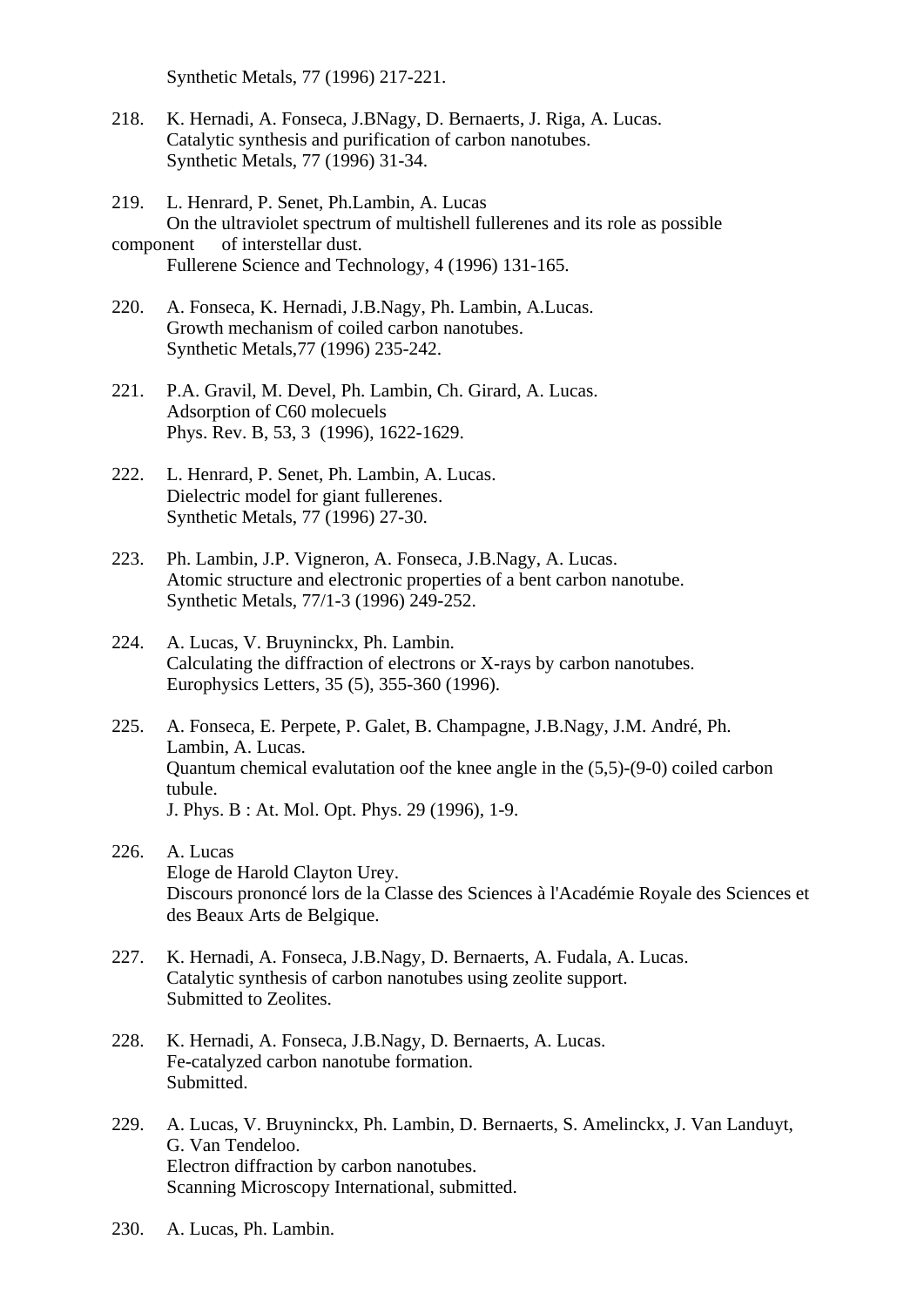Optical and computer simulations of wave diffraction by helical structures : from DNA to carbon nanotubes. Comptes Rendus de l'ARB (1996).

- 231. Quantitative theory of diffraction by carbon nanotubes, Ph. Lambin and A.A. Lucas, Physical Review B 56, 3571-3573 (1997)
- 232. Low-Frequency Phonon Dynamics of the C60 (111) Surface, A. Glebov, V. Senz, J. P. Toennies, Ph. Lambin, G. Gensterblum, P. Senet and A. A. Lucas, Phys. Rev. B 56, 9874-9880 (1997)
- 233. Electronic properties of carbon nanotubes containing defects, Ph. Lambin, A.A. Lucas and J.C. Charlier, Journal of Physics and Chemistry of Solids 58, 1833-1837 (1997)
- 234. Scanning tunneling microscopy of carbon nanotubes produced by catalytic decomposition of acetylene, L.P. Biró, S. Lazarescu, Ph. Lambin, P.A. Thiry, A. Fonseca, J. B.Nagy, and A.A. Lucas, Physical Review B 56, 12490-12498 (1997)
- 235. Carbon onions as possible carriers of the 2175 Å interstellar absorption bump, L. Henrard, Ph. Lambin, and A.A. Lucas, Astrophysical Journal 487, 719-7XX (1997)
- 236. Atomic and electronic structures of large and small carbon tori, V. Meunier, Ph. Lambin, A.A. Lucas, Phys. Rev. B 57, 14886-14890 (1998)
- 237. Scanning tunneling microscopy (STM) imaging of carbon nanotubes. L.P. Biró, J. Gyulai, Ph. Lambin, J. B.Nagy, S. Lazarescu, G.I. Márk, A. Fonseca, P.R. Surján, Zs. Szekeres, P.A. Thiry, and A.A. Lucas, Carbon 36 (1998), 689-696.
- 238. Low frequency phonon dynamics of  $C_{60}(111)$  surface. A. Glebov, V. Senz, J.P. Toennies, Ph. Lambin, G. Gensterblum, P. Senet, and A.A. Lucas, Physical Review B 56 (1997), 9874-80.
- 239. The diffraction space of circular and polygonized multishell nanotubes. D. Bernaerts, S. Amelinckx, Ph. Lambin, and A.A. Lucas, Applied Physics A 66 (1998), 53-64.
- 240. Computer simulation of the electron diffraction pattern produced by carbon and boron nitride nanotubes. Ph. Lambin and A.A. Lucas, Algerian Journal of Advanced Materials 1 (1998), 26-39.
- 241. La pierre de rosette du langage génétique. A. Lucas, Bulletin de la Classe des Sciences, ARB, 6<sup>e</sup> série, Tome IX, 7-12, 1998.
- 242. Revealing the structure of B-DNA from laser optical simulations of its X-ray diffraction diagram A.A. Lucas, Ph. Lambin, R. Mairesse and M. Mathot, J. Chem. Education 76 (1999), 378-383.
- 243. Electron diffraction and microscopy of carbon nanotubes S. Amelinckx, A. Lucas, and Ph. Lambin, in ``The science and technology of carbon nanotubes'', K. Tanaka, T. Yamabe, and K. Fukui (Edits.) (Elsevier, Amsterdam, (1999) 14-28.
- 244 Electron diffraction and microscopy of carbon nanotubes S. Amelinckx, A.A. Lucas, and Ph. Lambin, Rep. Progress Phys. 62 (1999), 1471- 1524.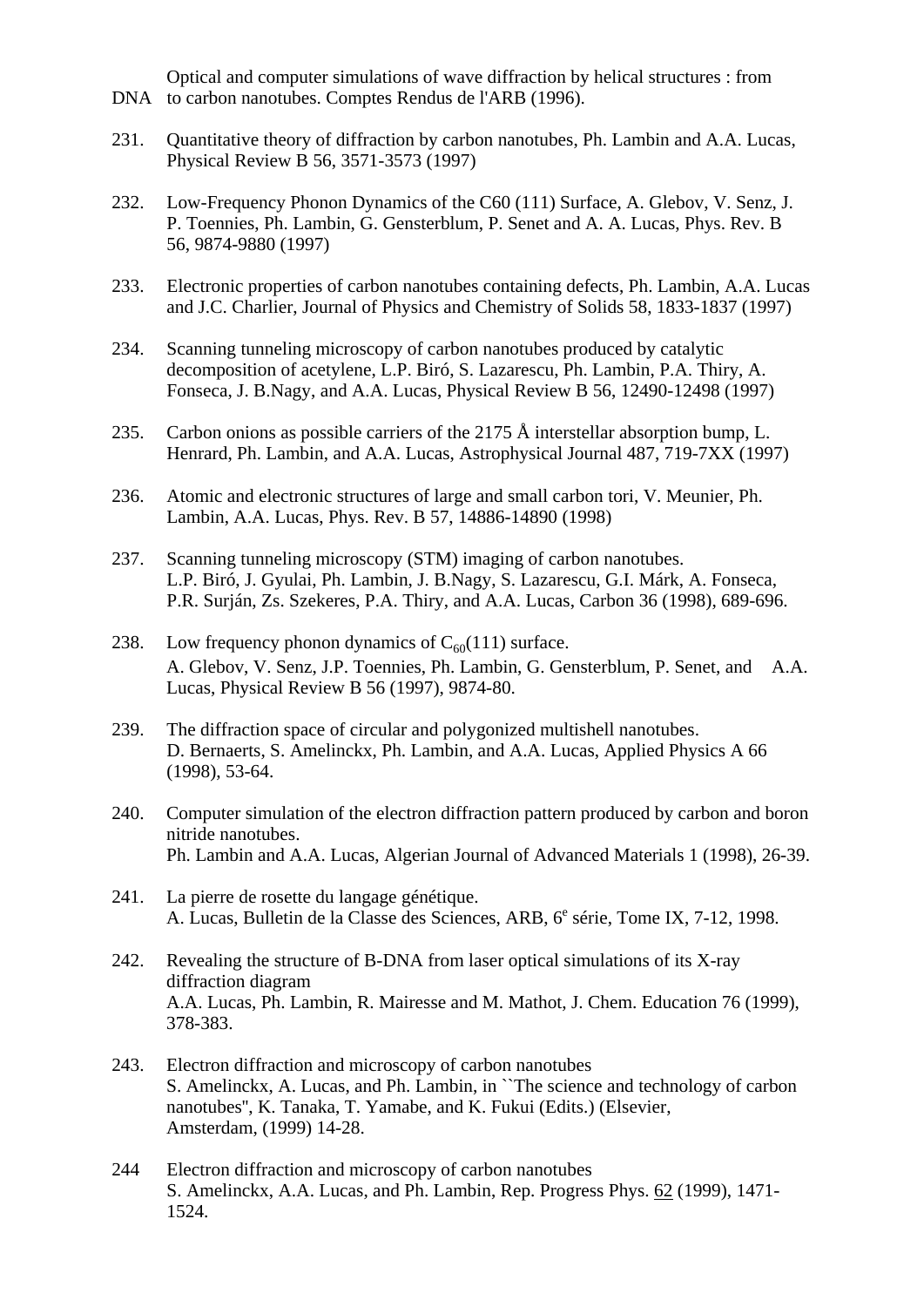- 245 Measuring the helicity of carbon nanotubes Ph. Lambin, V. Meunier, L. Henrard, A.A. Lucas. Carbon, 38 (2000) 1713-1721.
- 246. Electron diffraction by carbon nanotubes A.A.Lucas, V. Bruyninckx, Ph. Lambin, D. Bernaerts, S. Amelinckx, J. Van Landuyt, and. G. Van Tendeloo, Physicalia Mag. 21 (2000) 233-265.
- 247. Simulation of scanning tunneling spectroscopy of supported carbon nanotubes G.I. Mark, L.P. Biro, J. Gyulai, P.A. Thiry, A.A. Lucas, and Ph. Lambin, Phys. Rev. B 62 (2000) 2797-2805.
- 248. Scanning tunneling microscopy observation of tightly wound, single-wall coiled carbon nanotubes. L.P. Biro, S.D. Lazarescu, P.A. Thiry, A. Fonseca, J. B.Nagy, A.A. Lucas, and Ph. Lambin, Europhys. Lett. 50 (2000) 494-500.
- 249. Electron diffraction by carbon nanotubes. A.A. Llucas, V. Bruyninckx, Ph. Lambin, D. Bernaerts, S. Amelinckx, J. Van Landuyt and G. Van Tendeloo, Physicalia Mag. 21 (1999) 233-265.
- 250. Uranverein, Alsos et Epsilon. A.A. Lucas, Bulletin de la Classe des Sciences, Académie Royale de Belgique, 7-12 (2000) 335-359.
- 251. Diffraction by molecular helices. A.A. Lucas, Ph. Lambin and F. Moreau, L.P. Biro *et al* (eds), *Carbon Filaments and nanotubes: common origins, differing applications,* Kluwer (2001) 197-204.
- 252. Collisions in the Universe. A.A. Lucas and G. Demortier (eds), Revue des Questions Scientifiques 174 (2001)
- 253. Rosetta Stone of the Genetic Language. A.A. Lucas, Int. Jour. of Quant. Chem. 90 (2002) 1491-1504
- 254. Optical simulations of electron diffraction by carbon nanotubes. A.A. Lucas, F. Moreau and Ph. Lambin, Rev. Modern Physics 74 (2002) 1-10
- 255. Rings of Double-Wall Carbon Nanotubes. J.-F. Colomer, L. Henrard, E. Flahaut, G. Van Tendeloo, A.A. Lucas and Ph. Lambin Nano Letters 3 (2003) 685-689
- 256. Diffraction by DNA, carbon nanotubes and other helical nanostructures. A.A. Lucas and Ph. Lambin Rep. Prog. Phys. 68 (2005) 1181-1249
- 257. Bombe atomique et croix gammée A.A. Lucas, Mémoire de la Classe des Sciences, Académie Royale de Belgique (2005) 7-117
- 258. Einstein and diffusion phenomena that changed the course of human affairs. A.A. Lucas, manuscript of an invited conference at the 2005 Symposium on Einstein